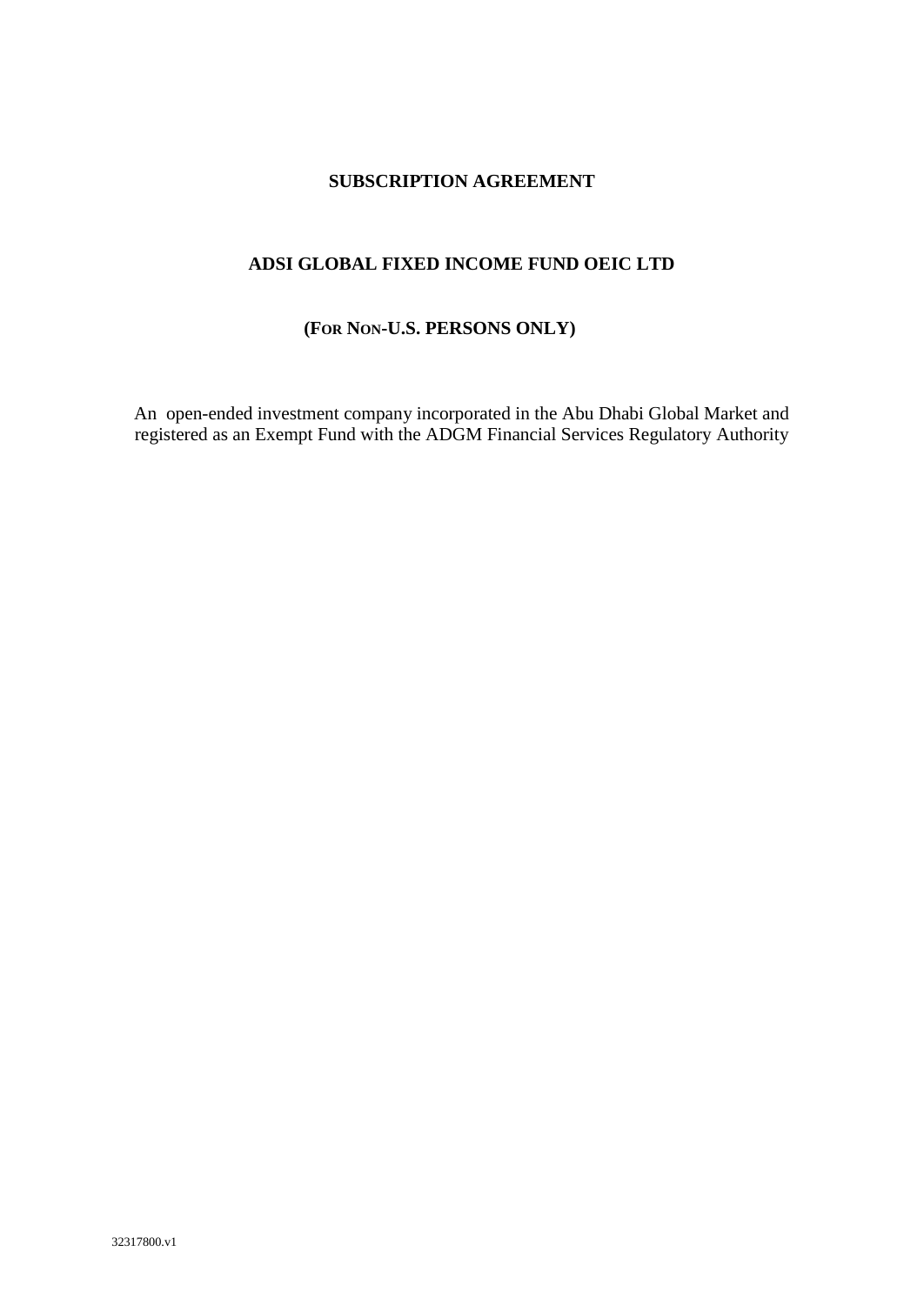**THIS SUBSCRIPTION AGREEMENT** (the "**Subscription Agreement**") is made on the date set forth on page 10 below.

## **BETWEEN**:

- **1. The Undersigned Subscriber** (the "**Subscriber**"); and
- **2. ADSI GLOBAL FIXED INCOME FUND OEIC LTD**, an open ended investment company incorporated in the Abu Dhabi Global Market and regulated as a "Exempt Fund" with the ADGM Financial Services Regulatory Authority (the "**Fund**").

## **RECITALS:**

**A.** The Subscriber wishes to subscribe for Participating Shares in the Fund pursuant to the terms and conditions of this Subscription Agreement.

# **IT IS AGREED THAT:**

## **1. DEFINITIONS AND INTERPRETATION**

#### 1.1 **Definitions**

In this Subscription Agreement capitalized words and expressions used but not defined shall have the meanings ascribed to them in the Private Placement Memorandum (except where the context otherwise requires). The following words and expressions shall have the following meanings:

| "Administrator"                                | means Standard Chartered Bank;                                                                                                                                                                                                                                                                                                                                                                                                                                                                                                                                                           |  |
|------------------------------------------------|------------------------------------------------------------------------------------------------------------------------------------------------------------------------------------------------------------------------------------------------------------------------------------------------------------------------------------------------------------------------------------------------------------------------------------------------------------------------------------------------------------------------------------------------------------------------------------------|--|
| "Anti-Money Laundering<br><b>Regulations</b> " | means the anti-money laundering laws and regulations<br>applicable to the Fund, as amended and revised from time<br>to time, including but not limited to the ADGM Anti-<br>Money Laundering and Sanctions Rules and Guidance,<br>the UAE Federal Law No 4 of 2002 (Criminalisation of<br>Money Laundering), the UAE Federal Law No 1 of 2004<br>(Combating Terrorism Offences), the UAE Federal Law<br>No. 7 of 2014 (Combating Terrorist Crimes) and the UAE<br>Central Bank's Circular No 24/2000, dated 14 November<br>2000 (amended by Notice No 2922/2008, dated 17 June<br>2008); |  |
| "Participating Share"                          | means non-voting, participating, redeemable shares in<br>the Fund;                                                                                                                                                                                                                                                                                                                                                                                                                                                                                                                       |  |
| "Private Placement<br>Memorandum"              | means the Private Placement Memorandum dated 10<br>June 2019 in respect of the Fund as amended and/or<br>supplemented from time to time;                                                                                                                                                                                                                                                                                                                                                                                                                                                 |  |
| "Subscription Amount"                          | means the subscription amount set forth in Schedule 1;                                                                                                                                                                                                                                                                                                                                                                                                                                                                                                                                   |  |
| "Subscription Price"                           | means:                                                                                                                                                                                                                                                                                                                                                                                                                                                                                                                                                                                   |  |
|                                                | during the Initial Offering Period, USD 10 per<br>(a)                                                                                                                                                                                                                                                                                                                                                                                                                                                                                                                                    |  |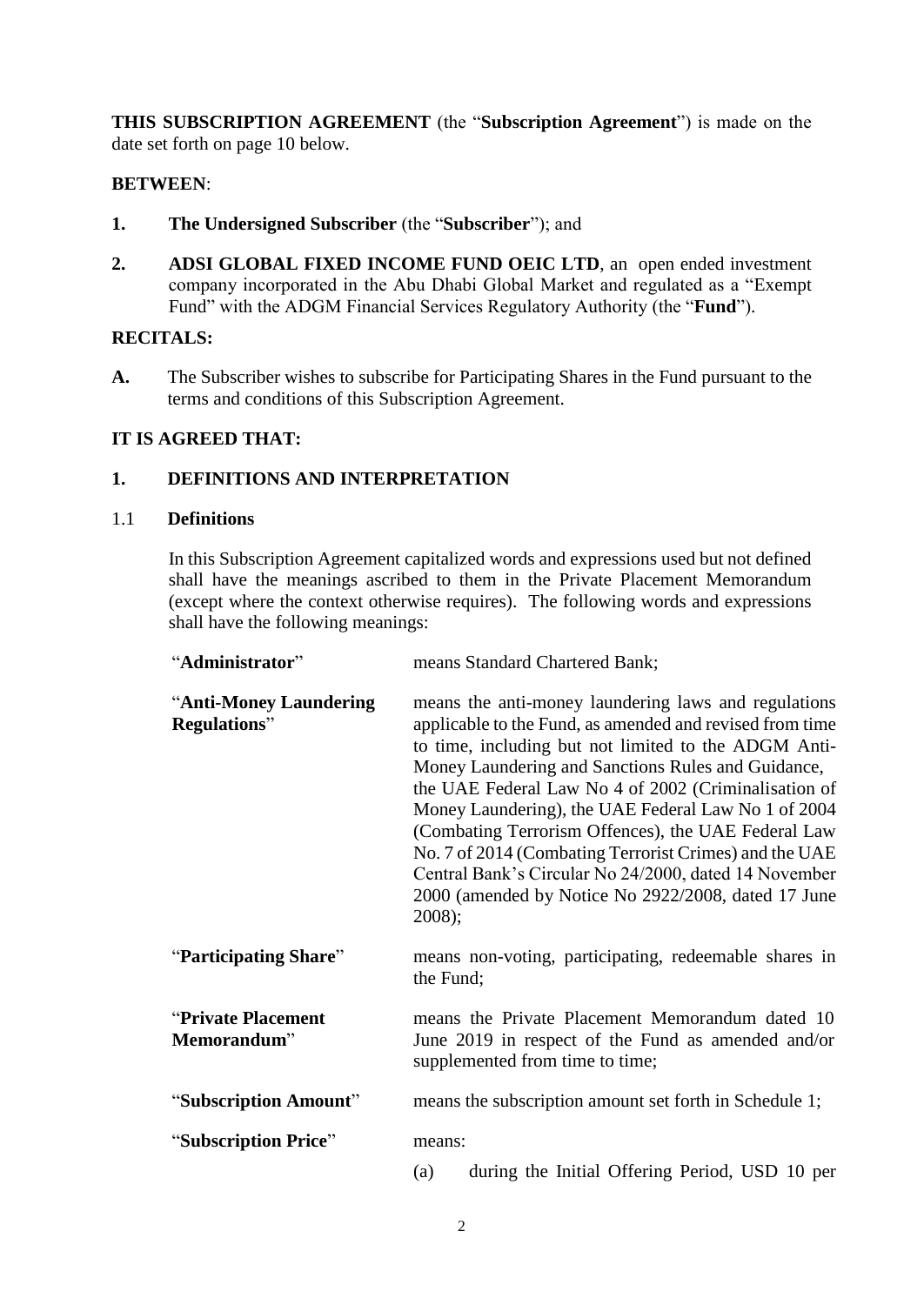Participating Share; and

(b) thereafter, the Net Asset Value per Participating Share as at the immediately preceding Valuation Day;

| "IIAE" | means the United Arab Emirates;         |
|--------|-----------------------------------------|
| "U.S." | means the United States of America; and |
| "USD"  | means the lawful currency of the U.S.   |

#### 1.2 **Interpretation**

In this Subscription Agreement:

- (a) any reference to a Recital, Clause, Schedule or Appendix is to the relevant Recital, Clause, Schedule or Appendix of or to this Subscription Agreement;
- (b) the Schedules and Recitals form part of this Subscription Agreement and shall have effect as if set out in full in the body of this Subscription Agreement and any reference to this Subscription Agreement includes the Schedules and Recitals;
- (c) the Clause headings are included for convenience only and shall not affect the interpretation of this Subscription Agreement;
- (d) use of the singular includes the plural and vice versa;
- (e) use of any gender includes the other gender;
- (f) any phrase introduced by the terms "including", "include", "in particular" or any similar expression shall be construed as illustrative and shall not limit the sense of the words preceding those terms; and
- (g) references to any document or agreement are to be construed as references to such document or agreement as is in force for the time being and as amended, varied, supplemented, substituted or novated from time to time.

### **2. OFFER TO SUBSCRIBE**

- 2.1 The Subscriber irrevocably offers to subscribe for and commits to purchase Participating Shares at the Subscription Price, up to the Subscription Amount set forth in Schedule 1, subject to the provisions of the Articles and upon the terms of this Subscription Agreement and the Private Placement Memorandum.
- 2.2 The Subscriber must (a) submit to the Administrator (with a copy to the Fund Manager) a duly completed and executed Subscription Agreement, and (b) pay in full and the Fund must receive the Subscription Amount, by such time and in such manner as set out in the Private Placement Memorandum.
- 2.1 Payments in relation to Participating Shares must be in USD (or, such other currency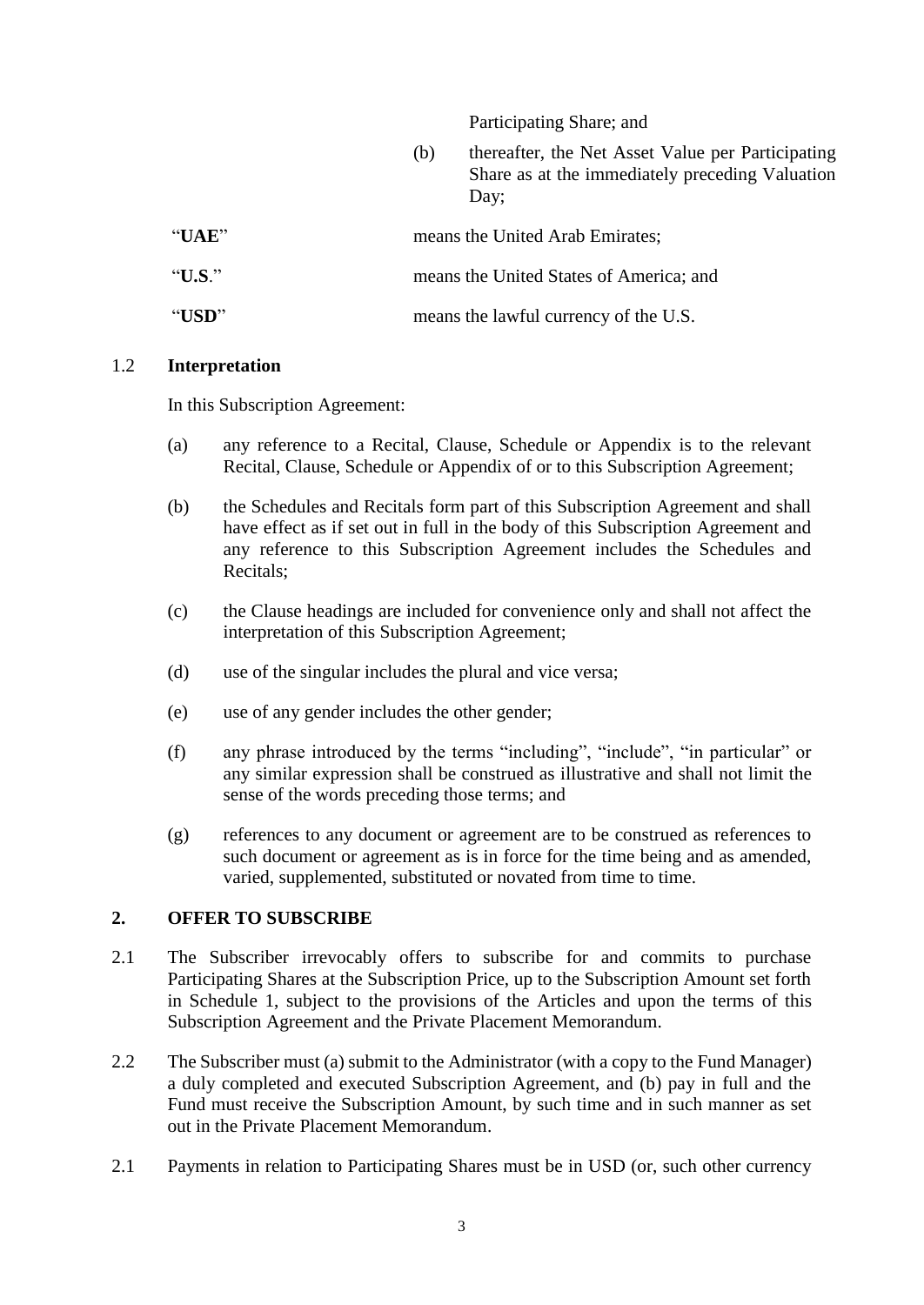as the Directors may determine from time to time in their absolute discretion), and must be paid net of all deductions, withholdings, banking charges or other taxes or levies into the bank account as set out in Schedule 2 hereto. In the event that subscription monies are received in any currency other than USD, the Fund or the Administrator may arrange conversion into USD, which will be at the prevailing exchange rate at the risk and expense of the subscriber. Any bank or conversion charges incurred will be deducted from subscription monies and only the net amount will be invested in Participating Shares.

## **3. SUBSCRIPTION SUBJECT TO ACCEPTANCE**

- 3.1 The Subscriber agrees that the offer to subscribe is not binding on the Fund unless and until it is accepted by or on behalf of the Fund. The Fund may accept or reject the offer to subscribe in whole or in part in its sole discretion for any reason whatsoever. The offer to subscribe shall be deemed to be accepted only after this Subscription Agreement has been countersigned by, or on behalf of, the Fund, or the Subscriber has received a written confirmation of acceptance from the Administrator. The Subscriber agrees that unless and until its offer to subscribe is rejected by the Fund, the Subscriber shall not be entitled to cancel, terminate, or revoke its offer to subscribe. If the Fund rejects the offer to subscribe, this Subscription Agreement and all related documents executed by the Subscriber in connection with it may be retained by the Fund or the Administrator.
- 3.2 The Administrator will acknowledge receipt of any Subscription Agreement on behalf of the Fund, and in the event no acknowledgement is received from the Administrator within two (2) Business Days of submission, the subscriber should assume that the Subscription Agreement has not been received and should contact the Administrator via telephone or e-mail to confirm the status of their request.
- 3.3 The Subscriber shall provide certain information and documents to the Fund Manager and/or the Administrator in accordance with the Anti-Money Laundering Regulations, including, but not limited to, the information and documents listed in Schedule 1, Schedule 4, Schedule 5 and Appendix 1 hereto.

# **4. INDEMNITY**

4.1 The Subscriber hereby agrees to indemnify and hold harmless each of the Fund, the Fund Manager, the Administrator and their respective directors, officers, affiliates, advisors, agents and employees against any claims, demands, loss, damages, liability, cost or expense (including without limitation legal fees, taxes and penalties) which may result directly or indirectly from any (i) misrepresentation or breach of any warranty, condition, covenant or agreement in this Subscription Agreement or in any document delivered by the Subscriber to any of them and shall notify the Fund Manager and the Administrator immediately if any of the representations made by the Subscriber are no longer accurate and complete in all respects and/or (ii) delay or failure by the Subscriber to disclose any relevant details or provide the Fund, the Fund Manager, the Administrator and their affiliates with all the information requested by any of them, and the Subscriber understands and agrees that this indemnification obligation provided in this paragraph will survive the execution and delivery of this Subscription Agreement, any investigation at any time made by the Fund and the issue and sale of Participating Shares and shall be in addition to any liability the Subscriber may have.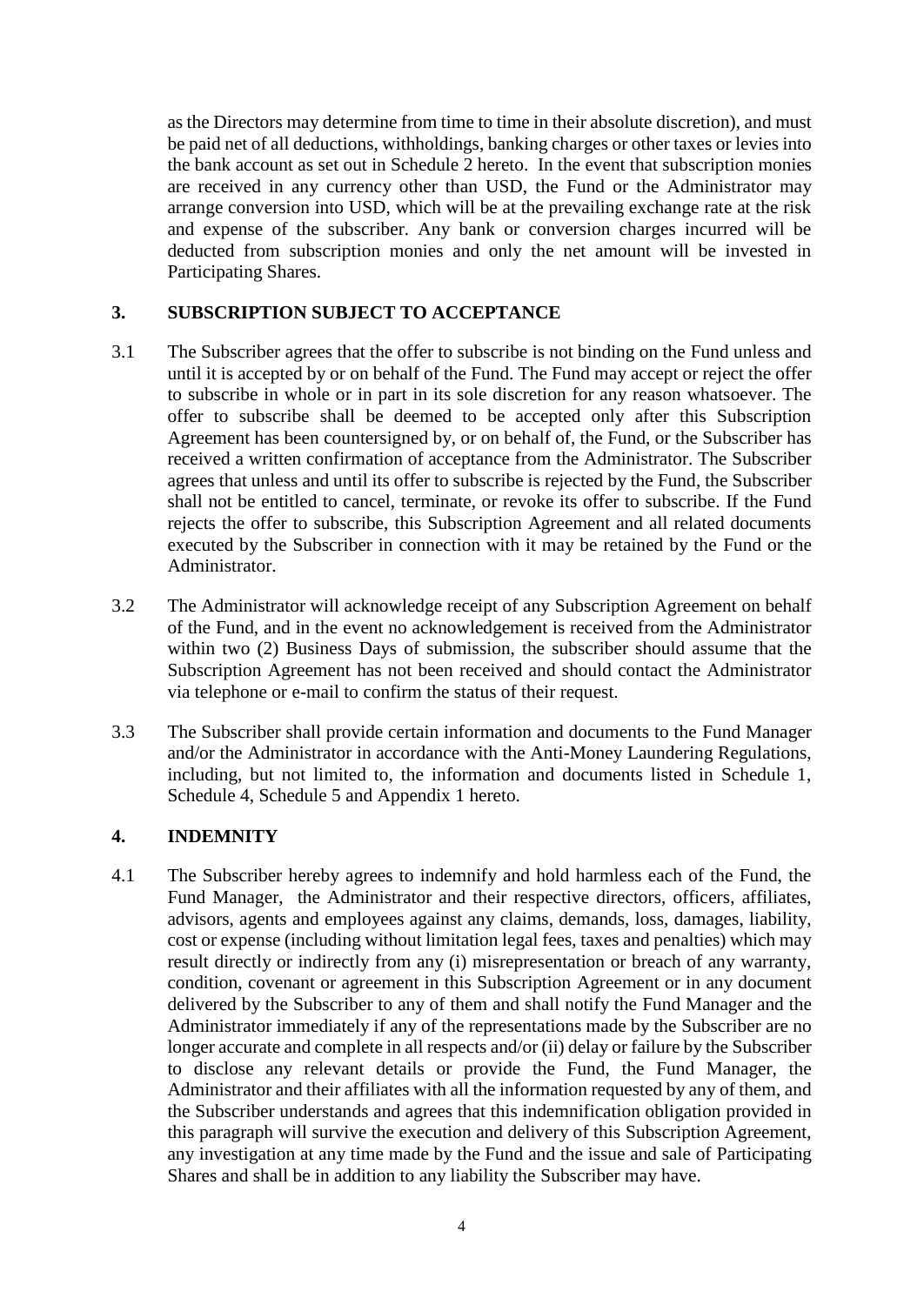- 4.2 The Subscriber agrees to indemnify and hold harmless each of the Fund, the Fund Manager, the Administrator, and their respective directors, officers, affiliates, advisors, agents and employees against any claims, demands, loss, damages, liability, cost or expense (including without limitation legal fees, taxes and penalties) which may result directly or indirectly from the Subscriber acquiring or holding Participating Shares in contravention of the restrictions outlined in the Private Placement Memorandum, and the Subscriber understands and agrees that this indemnification obligation provided in this paragraph will survive the execution and delivery of this application, any investigation at any time made by the Fund and the issue and sale of Participating Shares and shall be in addition to any liability the Subscriber may have.
- 4.3 No representation, warranty, acknowledgement or agreement made in this Subscription Agreement by the Subscriber will in any manner be deemed to constitute a waiver of any rights granted to the Subscriber under applicable securities laws.

## **5. REPRESENTATIONS AND WARRANTIES**

- 5.1 The Subscriber hereby represents and warrants to the Fund that each representation and warranty contained in Schedule 3 hereto is true and accurate on the date of this Subscription Agreement.
- 5.2 Each representation and warranty contained in Schedule 3 hereto or made in writing by the Subscriber in connection with the transactions contemplated by this Subscription Agreement shall survive the execution and delivery of this Subscription Agreement and the issue of Participating Shares to the Subscriber.

#### **6. ACKNOWLEDGEMENTS**

#### 6.1 Reliance on Documents Believed Genuine

The Subscriber acknowledges that the Fund, the Fund Manager's directors, the Fund Manager and the Administrator shall not incur any liability in respect of any action taken upon any information provided to the Fund by the Subscriber or for relying on any notice, consent, request, instructions or other instrument believed to be genuine or to be signed by properly authorized persons on behalf of the Subscriber, including any document transmitted by email.

#### 6.2 Acting on instructions

The Subscriber understands and acknowledges that the Fund Manager and the Administrator and their respective agents are authorised to accept and execute any instructions in respect of the Participating Shares to which this Subscription Agreement relates or which may in future be acquired by the Subscriber which are given by the Subscriber in written form or such other means as may from time to time be permitted by the Fund Manager or its delegate and in the case of joint Subscribers which are given by such means by the first named Subscriber ("Instructions"). The Subscriber agrees jointly and severally to indemnify each of the Fund, the Fund Manager, the Fund Manager's directors and the Administrator and their respective agents against any loss of any nature whatsoever arising to any of them as a result of any of them acting upon any Instructions. The Fund, the Fund Manager, the Fund Manager's directors and the Administrator and their respective agents may each rely conclusively upon any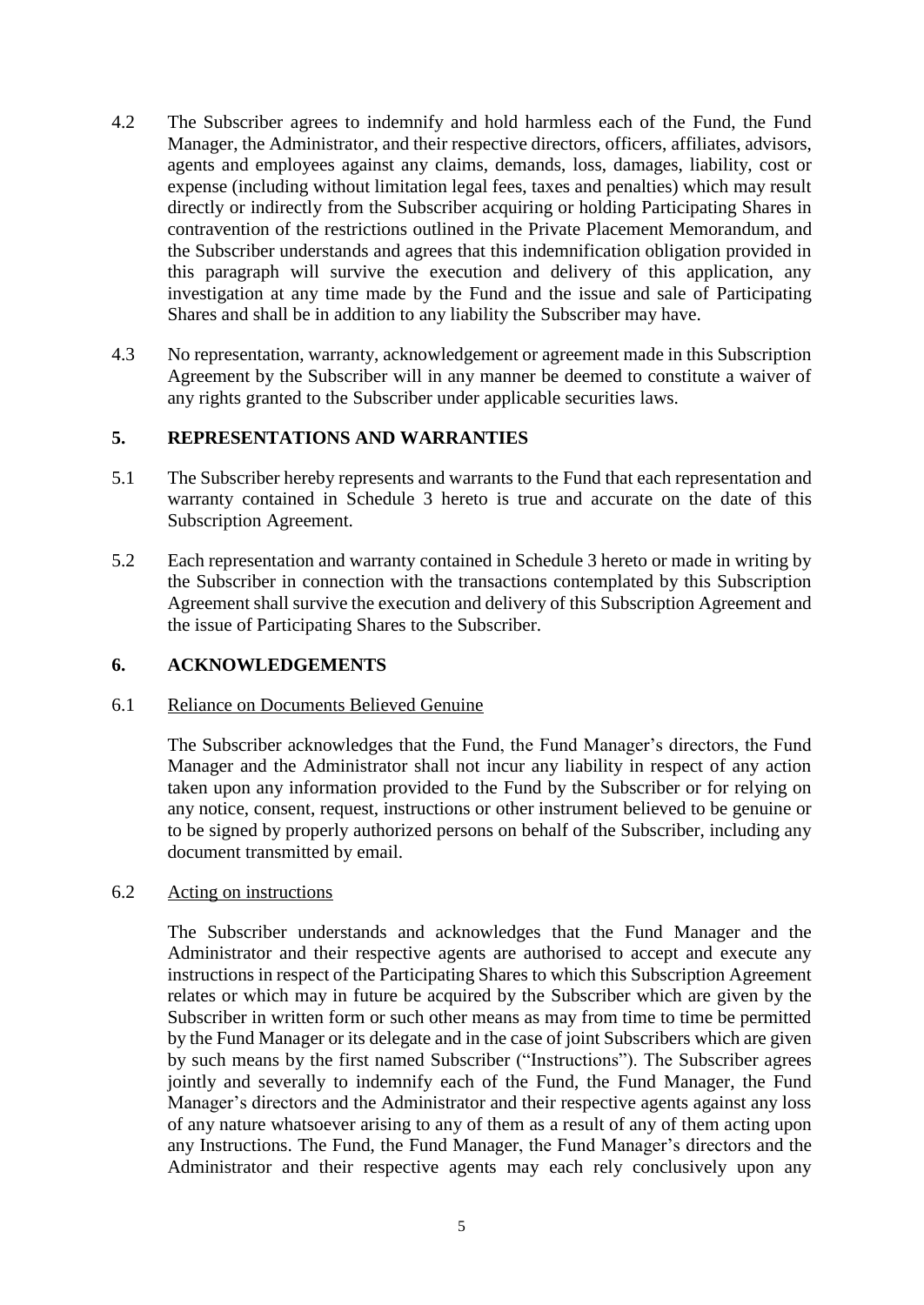Instructions believed in good faith to be genuine or to be signed by properly authorized persons on behalf of the Subscriber, including any document transmitted by email.

#### 6.3 Outgoing Subscriber E-Mail

The Subscriber acknowledges that the Fund, the Fund Manager and the Administrator may provide to the Subscriber statements, reports and other communications relating to the Fund and the Subscriber's investment in the Fund in e-mail or other electronic form. These communications may include net asset value information, subscription and withdrawal activity, financial statements and consumer privacy policies and procedures. The Subscriber acknowledges that all such e-mails may be accessed by recipients other than the Subscriber and may be interfered with, may contain defects and may not be successfully replicated on other systems. The Subscriber understands that the Fund, the Fund Manager and the Administrator each give no warranties in relation to these matters. If the Subscriber has any doubts about the authenticity of an e-mail or other electronic communication purportedly sent by the Fund, the Fund Manager or the Administrator, the Subscriber agrees to contact the purported sender immediately.

#### 6.4 Payments

The Subscriber acknowledges that any wire transfers of the proceeds of any distributions or redemptions sent to the financial institution indicated by the Subscriber will constitute payment to the Subscriber and relieve the Fund of any further obligation to the Subscriber with respect to the amounts so paid and the Participating Shares thereby redeemed. The Subscriber releases the Fund from any further obligation with respect thereto.

#### 6.5 Confidential Information

The Subscriber consents to the Fund, the Fund Manager or the Administrator sharing confidential information obtained from the Subscriber (including any and all personal information that could be used to identify an investor) with their respective directors, officers, affiliates, advisors, agents and employees. The information only will be used in carrying out their respective responsibilities to the Fund and is subject to the confidentiality provisions in the relevant agreements with the Fund.

#### 6.6 English Language

The Subscriber acknowledges that any and all instructions related to purchases or redemptions of Participating Shares, any other instruction in relation to the Fund or the Participating Shares or any other notifications must be in the English language and that any instruction or notification not in the English language shall not be acted upon. AML documents should be provided in English or translated to English before submission.

#### 6.7 Governmental Reporting

The Subscriber agrees to comply with all tax, anti-money laundering and exchange control reporting requirements imposed on the Subscriber by any applicable jurisdiction in connection with this Subscription Agreement. The Subscriber acknowledges that if the Fund, the Fund Manager or Administrator has a suspicion that a payment to the Fund(by way of subscription or otherwise) contains the proceeds of criminal conduct or is otherwise deemed to be a reportable transaction, the Fund, the Fund Manager or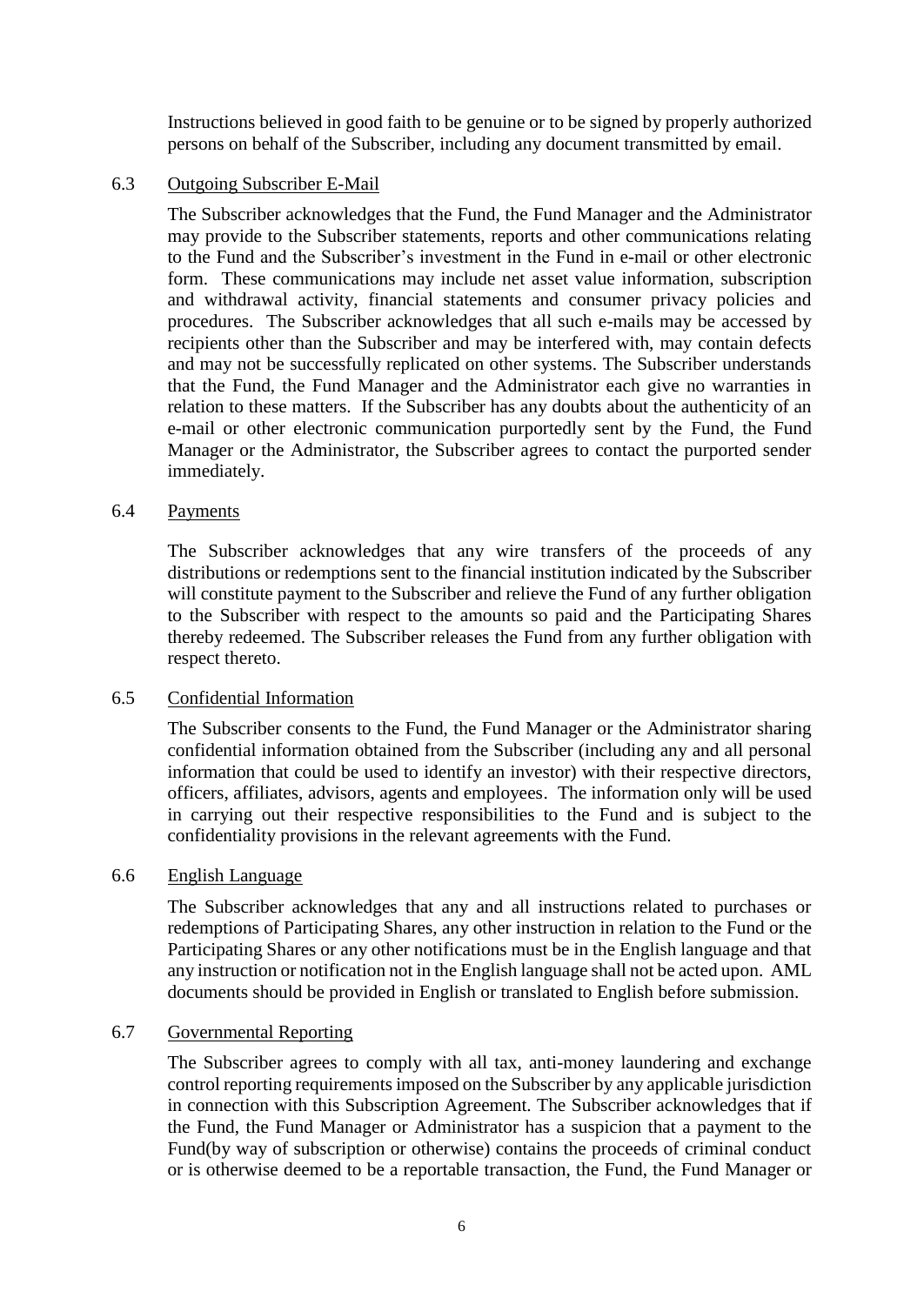Administrator will be required to report such suspicion or transaction to the appropriate governmental authorities pursuant to Anti-Money Laundering Regulations. Any such report and the disclosures therein shall not be treated as a breach of any confidentiality restriction.

#### 6.8 Additional information

The Subscriber will provide to the Fund, the Fund Manager or the Administrator at such times as each of them may request such declarations, certificates or documents as each of them may reasonably require in connection with this Subscription Agreement. Should any information furnished to any of them become inaccurate or incomplete in any way, the Subscriber will notify the Fund Manager and the Administrator immediately of any such change and further agree to request the redemption of Participating Shares in respect of which such confirmations have become incomplete or inaccurate, if so requested by the Fund Manager or the Administrator.

#### 6.9 KYC and AML information

The Subscriber will provide to the Fund, the Fund Manager or the Administrator any additional documentation that it or they may require to verify the Subscriber's identity in accordance with their know-your-client and current anti-money laundering procedures. The Subscriber acknowledges that any delay by the Subscriber in providing such documentation may result in delayed processing of the Subscriber's Subscription Agreement and/or delayed payment of any payments (howsoever described) to the Subscriber or processing of requests in respect of Participating Shares on the Subscriber's behalf. The Subscriber holds the Fund, the Fund Manager and the Administrator harmless and agrees to indemnify them against any loss arising as a result of any action or omission of such party if such information has been required and has not been provided by the Subscriber. The Subscriber also warrants and declares that the monies being invested pursuant to this Subscription Agreement do not represent directly or indirectly the proceeds of any criminal activity and the investment is not designed to conceal such proceeds so as to avoid prosecution for an offence or otherwise.

#### 6.10 Relevant Requirements

The Subscriber understands and agrees that in order for the Administrator or any of its affiliates to meet their legal and regulatory obligations, their group policies, any request of a public or regulatory authority or pursuant to normal market practices which relate to the prevention of fraud, money laundering, terrorism or other criminal activities or the provision of financial and other services to any persons or entities which may be subject to sanctions (collectively the "Relevant Requirements"), the Administrator, and its respective affiliates may take any necessary action including, without limitation, the checking of each prospective investor or redeeming investor against lists of persons, entities or organizations included on any so-called "watch list" or web sites containing such information (such checking may be done by automated screening systems); and the interception and investigation of transactions in relation to the Fund (particularly those involving the international transfer of funds) including the source of or intended recipient of funds paid in or out in relation to the Fund. In certain circumstances, such action may delay or prevent the processing of this application, the settlement of transactions in respect of the Fund or performance of the Administrator's obligations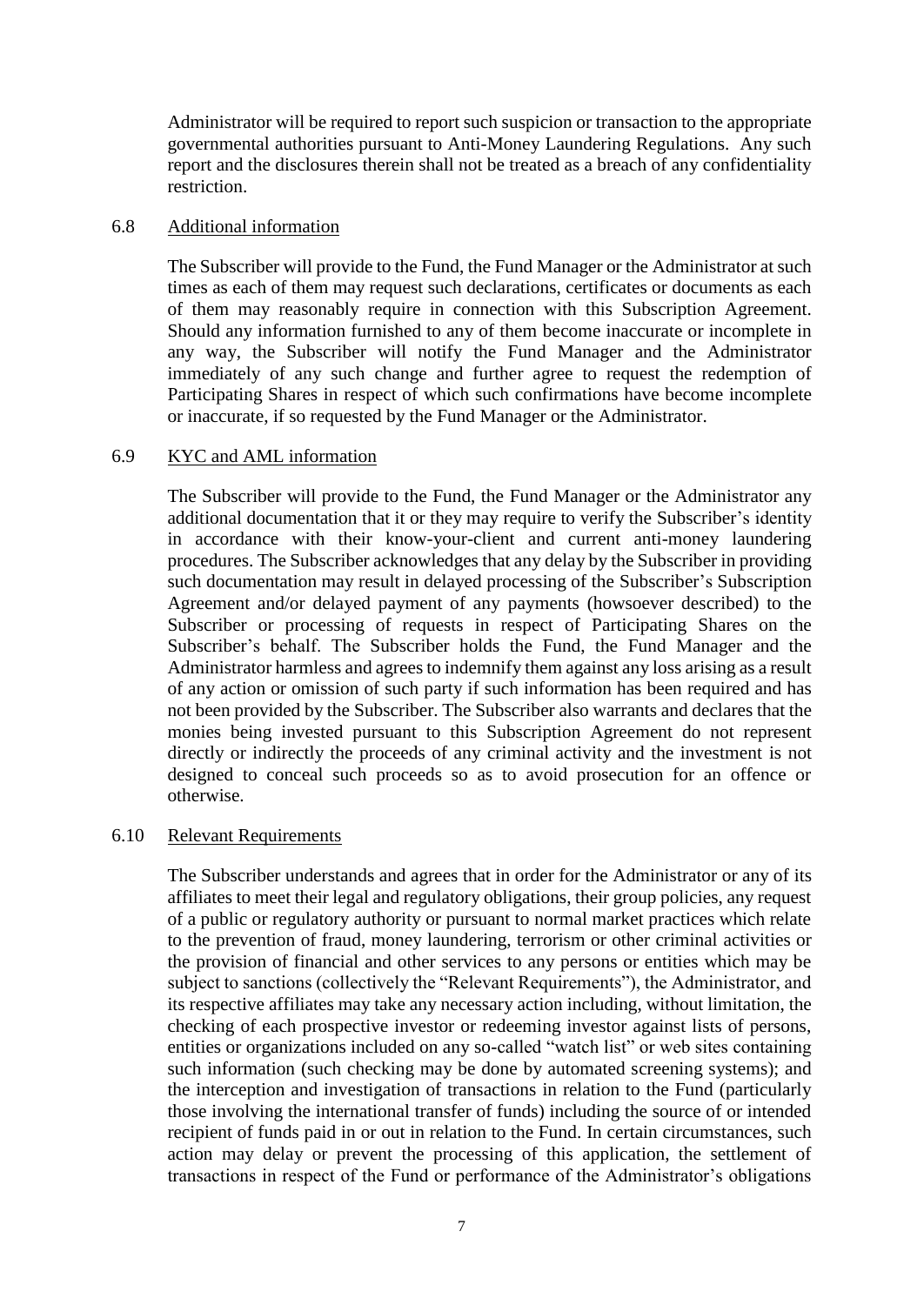generally, and the Fund may in such circumstances refuse the Subscriber's application for Participating Shares. None of the Administrator or any of its affiliates will, under any circumstances whatsoever, be liable for any loss or damage suffered by any party arising out of or caused in whole or in part and whether directly or indirectly by any actions which are taken by the Administrator or any of its affiliates to comply with the Relevant Requirements.

#### 6.11 Telephone recording

The Subscriber hereby consents to the use of telephone recording by the Fund, the Fund Manager, the Administrator and their respective affiliates directors, officers, employees, agents and nominees, the other service providers of the Fund or their agents or delegates to record telephone conversations with the Subscriber and any such tape recordings may be submitted in evidence in any proceedings relating to this Subscription Agreement or relating to the Fund.

## 6.12 Privacy policy

The Fund, the Fund Manager and the Administrator may obtain non-public personal information about the Subscriber from its Subscription Agreement. No such information is disclosed except as necessary in the course of processing subscriptions, as referred to in this Subscription Agreement, the Private Placement Memorandum and/or as required by law or applicable regulations or any government, quasigovernment, administrative, regulatory or supervisory body or authority, court or authority and/or otherwise in relation to administering of and/or providing services to the Fund – and then only subject to customary undertakings of confidentiality (save where the disclosure is required by law or any government, quasi-government, administrative, regulatory or supervisory body or authority, court or tribunal). Access to such information is restricted to the fullest extent permitted by law. These standards are designed to (a) ensure the security and confidentiality of the Subscriber's records and information; (b) protect against any anticipated threats or hazards to the security or integrity of the Subscriber's records and information; and (c) protect against unauthorised access to, or use of the Subscriber's records or information, that could result in substantial harm or inconvenience to the Subscriber.

#### 6.13 Third Party Beneficiary

The Subscriber acknowledges that directors, officers, affiliates, advisors, agents and employees of the Fund, the Fund Manager and the Administrator are involved in various aspects of the Fund's operations and agrees that they shall be entitled to rely on this Subscription Agreement and all representations of the Subscriber herein as a third party beneficiary to the fullest extent permitted by applicable law.

# **7. CONFIDENTIAL INFORMATION**

7.1 The Subscriber agrees that the Subscriber shall not duplicate or provide copies of the Articles, the Private Placement Memorandum or this Subscription Agreement (or any other documents referred to therein or received from the Fund or the Fund Manager in connection with its subscription for Participating Shares) to any persons other than the Subscriber's professional advisors responsible for matters relating to the Fund who shall be bound by an obligation of confidentiality to the Subscriber.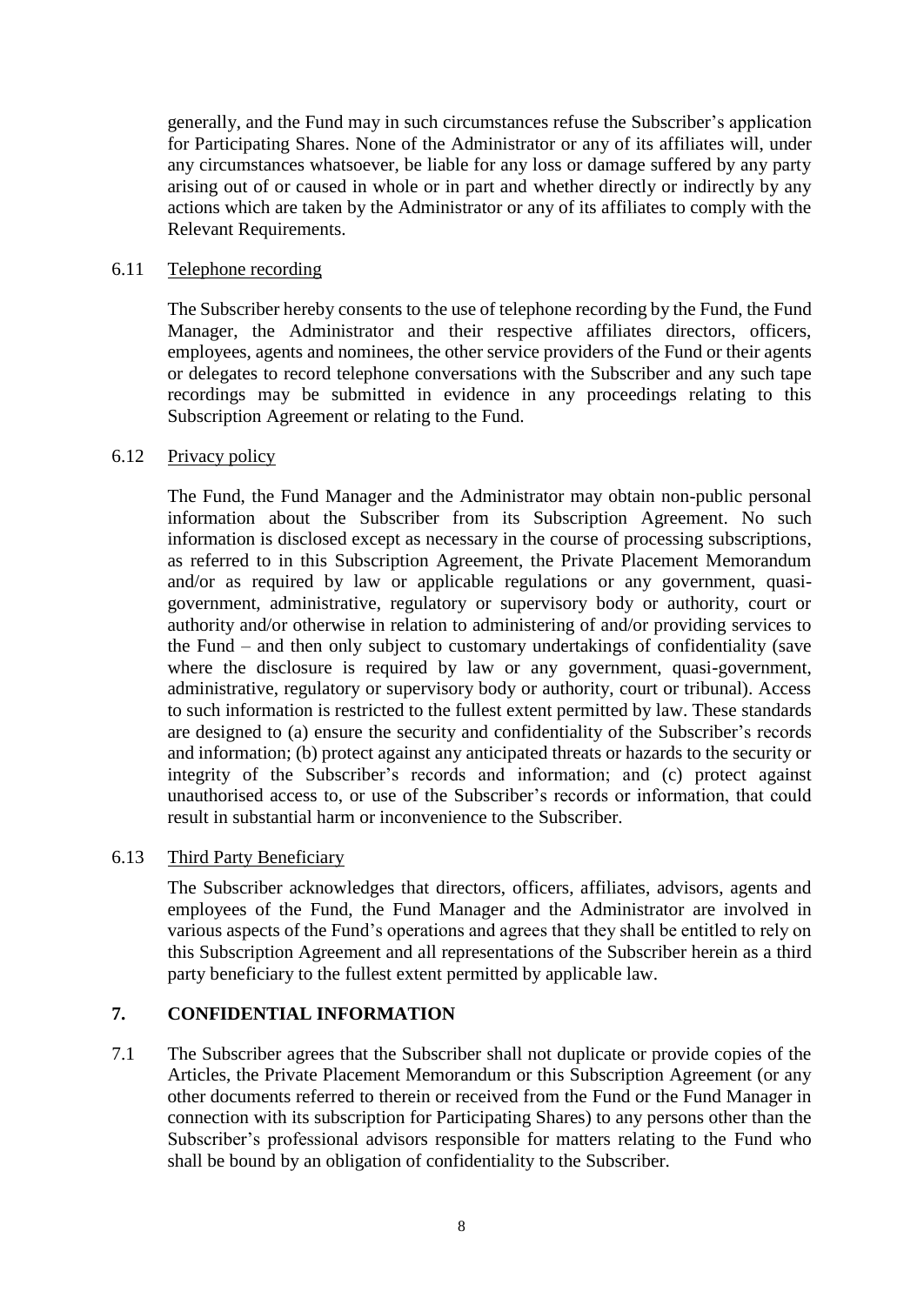7.2 The Subscriber agrees to keep confidential, and not to make use of (other than for purposes reasonably related to its Participating Shares or for other routine matters required by law) or disclose to any person, the terms and provisions of this Subscription Agreement, the Articles, the Private Placement Memorandum and any information or matter received from or relating to the Fund and its affairs and any information or matter related to the Fund's investments, other than disclosure to the Subscriber's professional advisors responsible for matters relating to the Fund; provided that, the Subscriber may disclose any such information to the extent that such information is or becomes generally available to the public through no act or omission of the Subscriber or the Subscriber is required by law to disclose such information and the Subscriber has given notice of such requirement to the Fund.

# **8. SUBSCRIBER INFORMATION**

- 8.1 The Subscriber understands and agrees that:
	- (a) the Fund shall be entitled to retain any information it receives, whether within or without the ADGM, in such manner as it shall, in its absolute discretion, consider appropriate; and
	- (b) the Fund reserves the right to engage such agents, whether within or without the ADGM as, in its absolute discretion, it shall consider appropriate for the purpose of complying with its obligations pursuant to applicable laws and regulations.
- 8.2 The Subscriber hereby unconditionally and irrevocably authorises the Fund, the Fund Manager and the Administrator to disclose any information held by them, including, without limitation, by providing this Subscription Agreement (whether an original or a copy) and any other information in relation to the Subscriber, whether or not confidential in nature:
	- (a) to their professional advisors or other service providers, whether within or without the ADGM, where the Fund, the Fund Manager or the Administrator (as applicable) considers such disclosure necessary or appropriate in the normal course of business or to enable them to conduct their affairs; or
	- (b) where such disclosure is required by any applicable law (including Anti-Money Laundering Regulations or any similar laws applicable to the Fund its advisors and/or the Subscriber) or order of any court of competent jurisdiction or pursuant to any direction, request or requirement (whether or not having the force of law) of any central bank or any regulatory, tax or government agency or authority.

# **9. ADMINISTRATOR CONTACT DETAILS**

All information or documents to be provided by the Subscriber to the Administrator under this Agreement shall be sent to the following contact address:

Address: Standard Chartered Bank Gate Precinct Building 1, 3th floor, Dubai International Financial Centre Dubai, PO Box 999 United Arab Emirates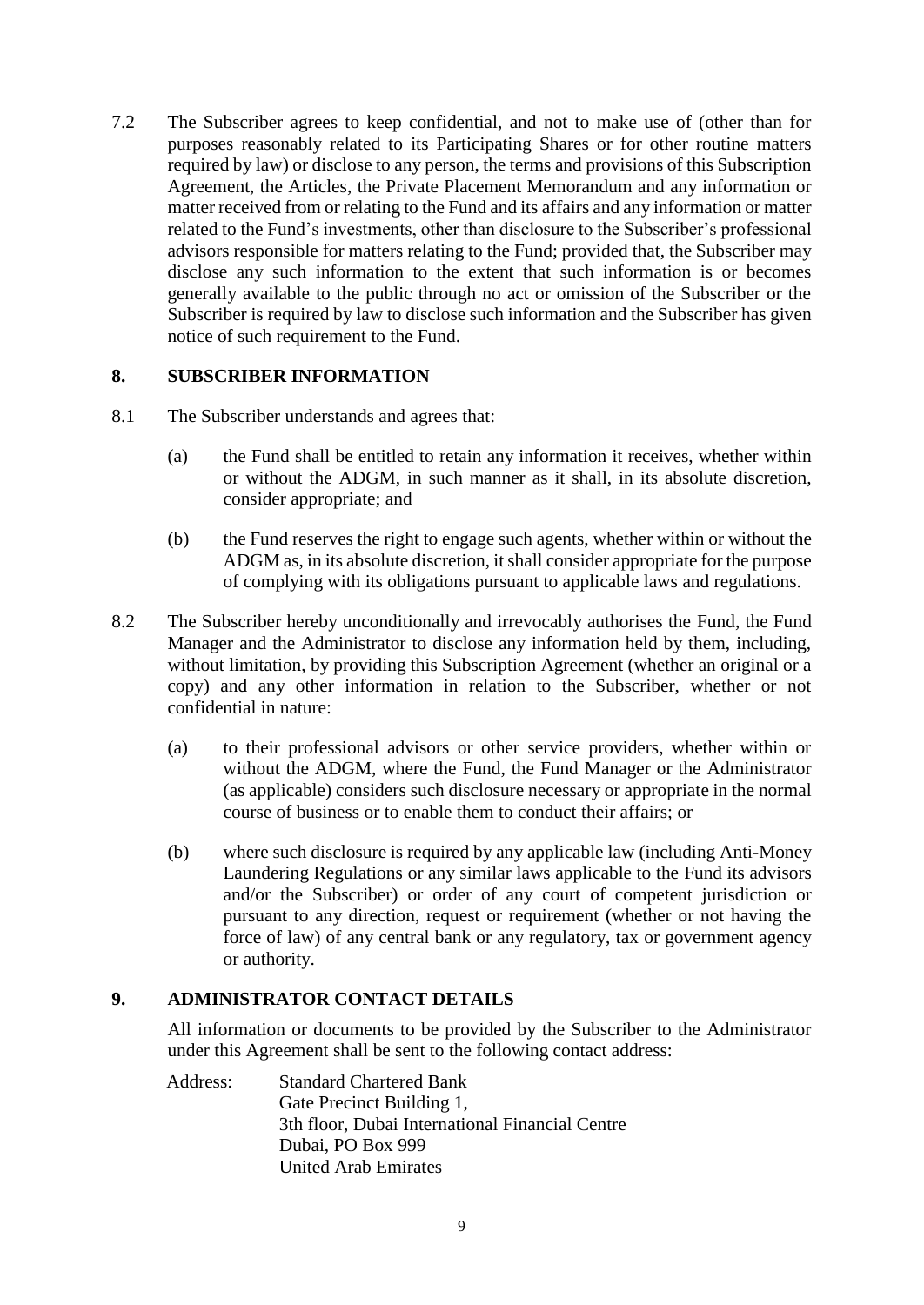|        | Attention: Securities Services   |
|--------|----------------------------------|
| Email: | AE.FUNDSERVICES@SC.COM           |
|        | Phone No: $+971$ 4 508 4184/5134 |
|        | Fax No: $+971$ 4 3696976         |

#### **10. MISCELLANEOUS**

#### 10.1 **Counterparts**

This Subscription Agreement may be executed in any number of counterparts, each of which when executed and delivered shall be deemed an original, and all the counterparts together shall constitute one and the same instrument.

#### 10.2 **Severance**

If any provision of this Subscription Agreement shall be found by any court or administrative body of competent jurisdiction to be invalid or unenforceable, such invalidity or unenforceability shall not affect the other provisions of this Subscription Agreement which shall remain in full force and effect.

#### 10.3 **Entire Agreement**

- (a) This Subscription Agreement, and the documents referred to in it, constitute the entire agreement and understanding of the parties and supersede any previous agreement between the parties relating to the subject matter of this Subscription Agreement.
- (b) The Subscriber:
	- (i) acknowledges that, in agreeing to enter into this Agreement, it has not relied on any express or implied representation, warranty, collateral contract or other assurance (except those set out in this Agreement or the documents referred to in it) made by or on behalf of any other party before the signature of this Agreement; and
	- (ii) waives all rights and remedies which, but for this Clause, might otherwise be available to it in respect of any such express or implied representation, warranty, collateral contract or other assurance.
- (c) Nothing in this Clause shall limit or exclude any liability for fraud.

#### 10.4 **Governing Law**

This Subscription Agreement is governed by, and shall be construed in accordance with, the laws of the ADGM.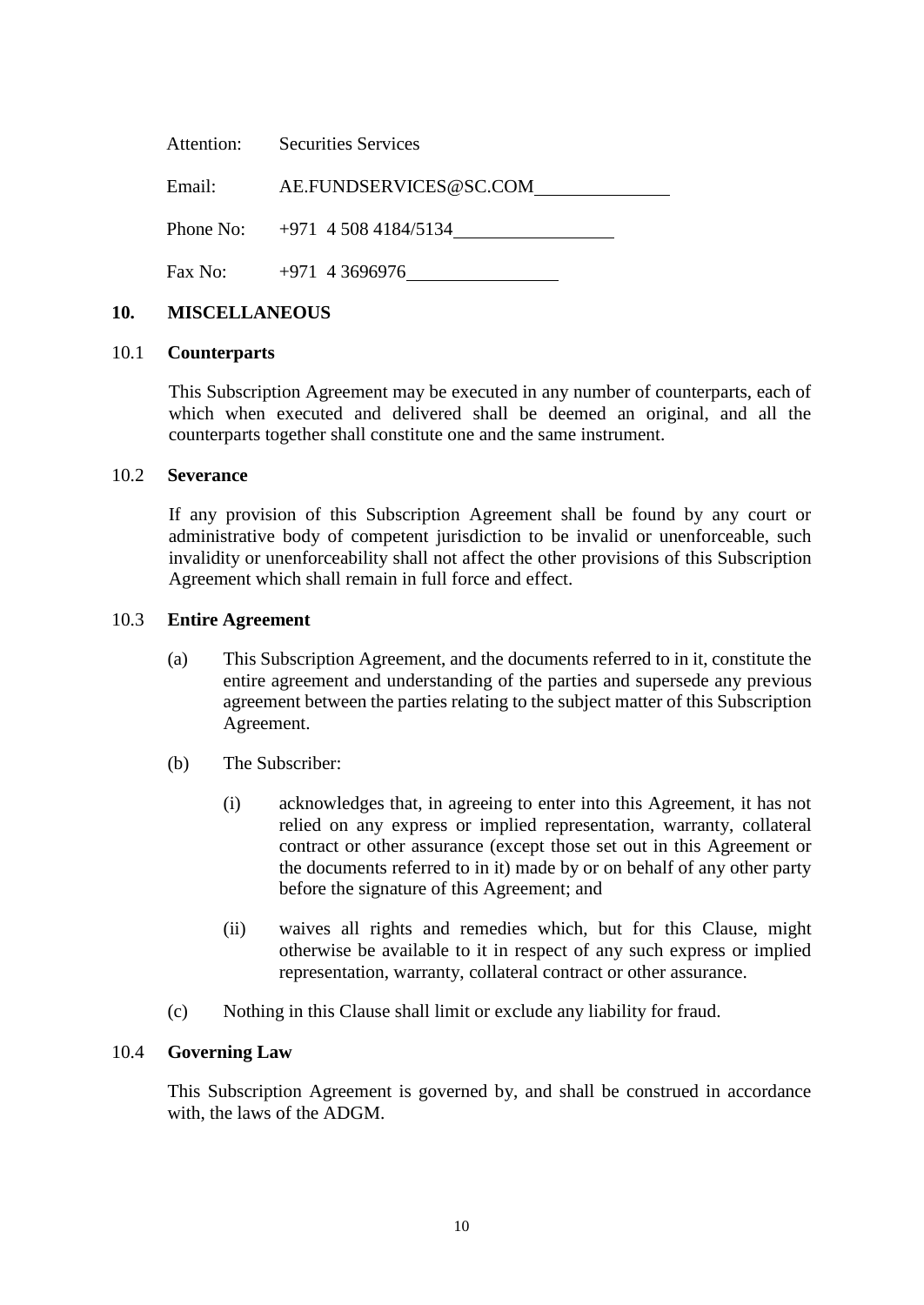#### 10.5 **Dispute Resolution**

Each party to this Agreement irrevocably agrees that any claim, dispute or difference of any kind whatsoever arising out of or in connection with this Agreement (including, without limitation any question regarding its existence, validity or termination) between any of the parties to this Agreement shall be referred to and finally resolved by the ADGM courts.

**IN WITNESS WHEREOF**, this Subscription Agreement has been executed by the Subscriber on the date set forth below.

*For individual Subscribers:* 

| <b>EXECUTED</b> by the Subscriber |  |  |
|-----------------------------------|--|--|
| Signature:                        |  |  |
| Name of Subscriber:               |  |  |
| Date:                             |  |  |
|                                   |  |  |
| For joint Subscribers             |  |  |
| Signature:                        |  |  |
| Name of Subscriber:               |  |  |
| Date:                             |  |  |

*For legal entity Subscribers:* 

**EXECUTED** by an authorized signatory for and on behalf of the Subscriber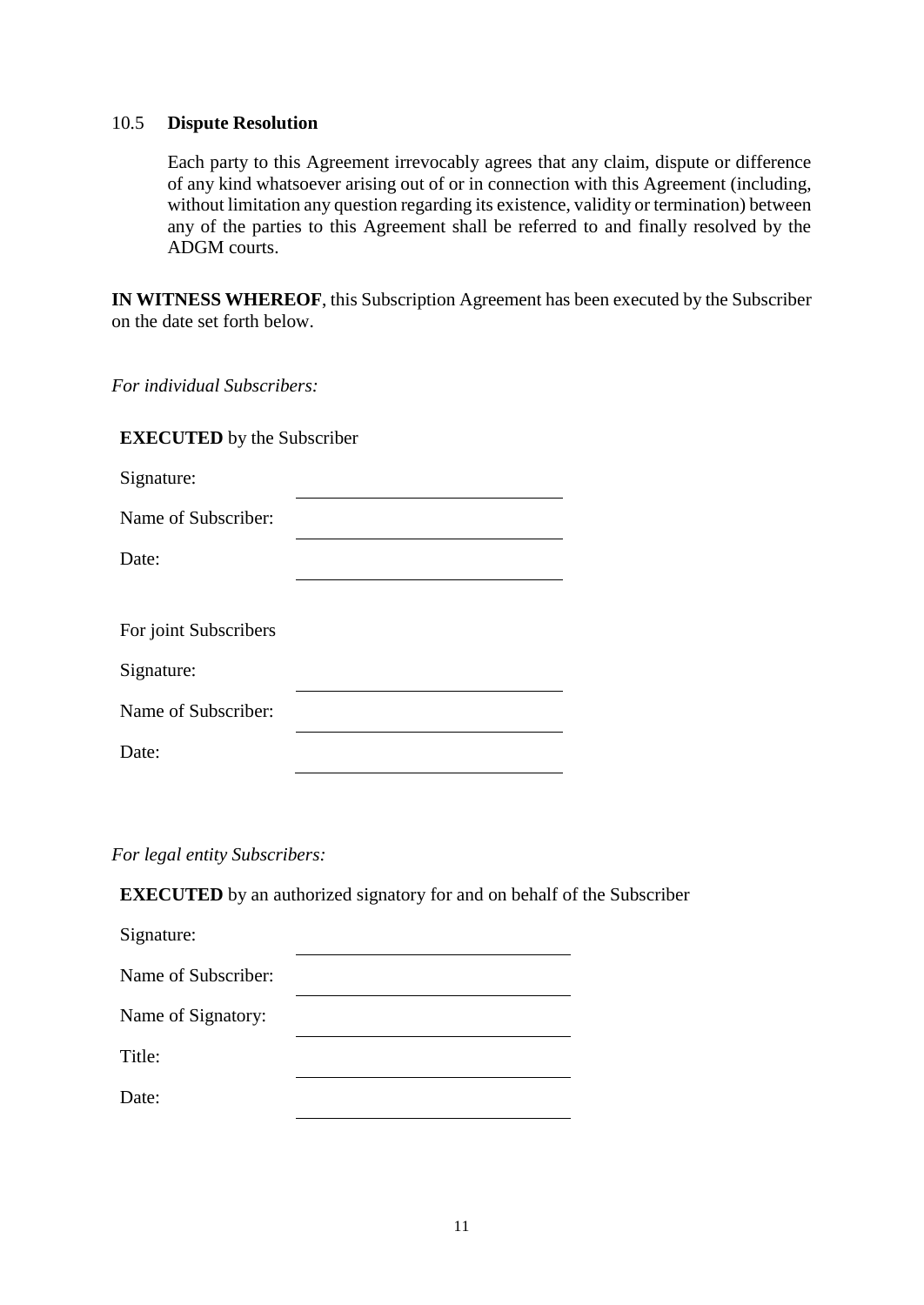The offer to subscribe is hereby accepted by the Fund subject to the conditions set forth in this Subscription Agreement.

# **EXECUTED**

for and on behalf of **ADSI GLOBAL FIXED INCOME FUND OEIC LTD**

| By:    |  |
|--------|--|
| Name:  |  |
| Title: |  |
| Date:  |  |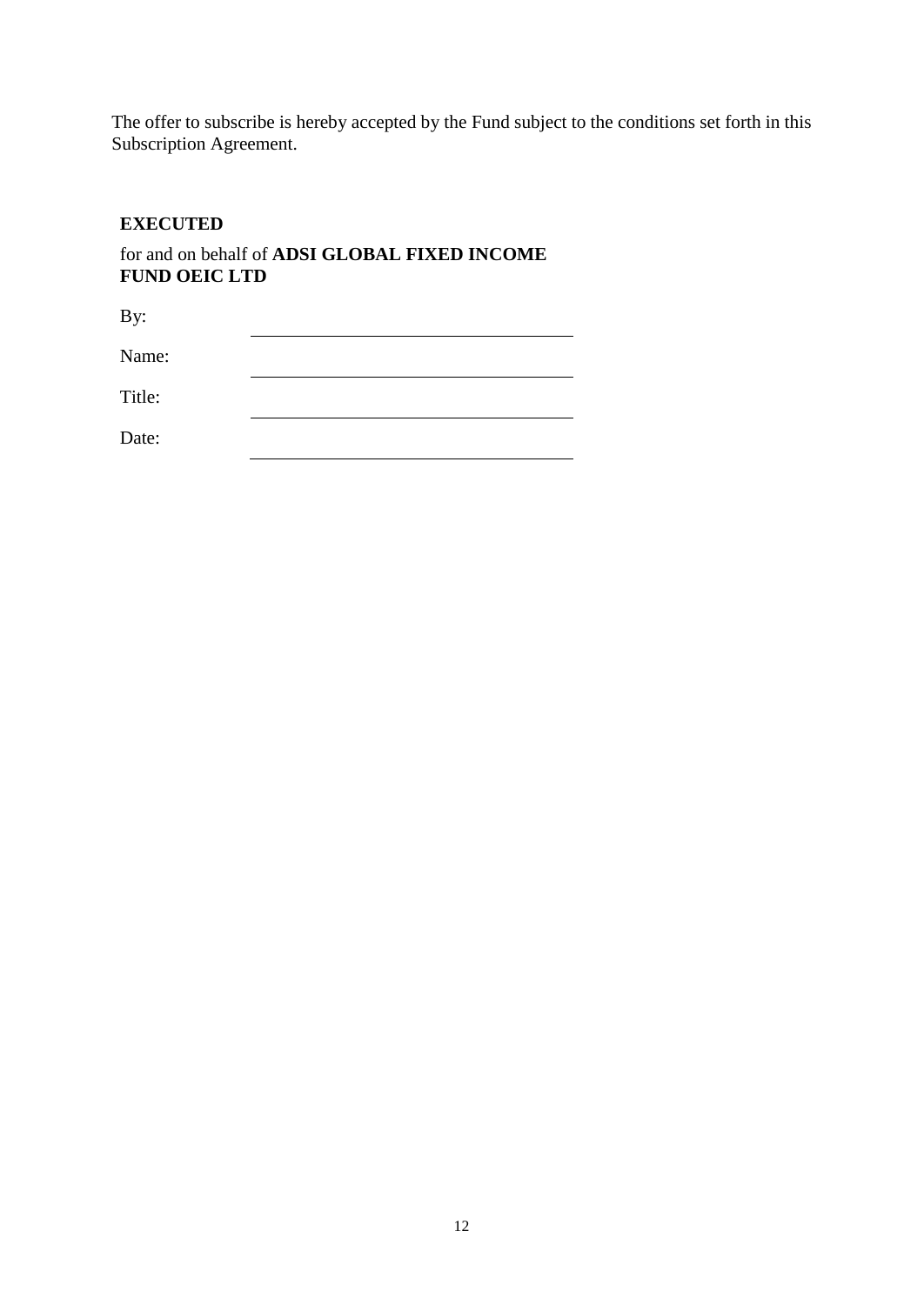# **SCHEDULE 1 SUBSCRIPTION AND SUBSCRIBER DETAILS**

| <b>Subscription in Kind</b>                                                            |
|----------------------------------------------------------------------------------------|
|                                                                                        |
|                                                                                        |
| Number of Units:                                                                       |
|                                                                                        |
| Class of Participating Shares Subscribed For (please cross out one): Class A / Class B |
| <b>Cash Subscription</b>                                                               |
|                                                                                        |
| Class of Participating Shares Subscribed For (please cross out one): Class A / Class B |
| <b>General Information</b>                                                             |
|                                                                                        |
| Domicile/Incorporation:                                                                |
|                                                                                        |
| Subscriber's Registered Address:                                                       |
| Subscriber's Mailing Address:                                                          |
| Telephone:                                                                             |
| Email:                                                                                 |
| Subscriber's Bank Account Details:                                                     |
| <b>Bank Name:</b>                                                                      |
| <b>Bank Address:</b>                                                                   |
|                                                                                        |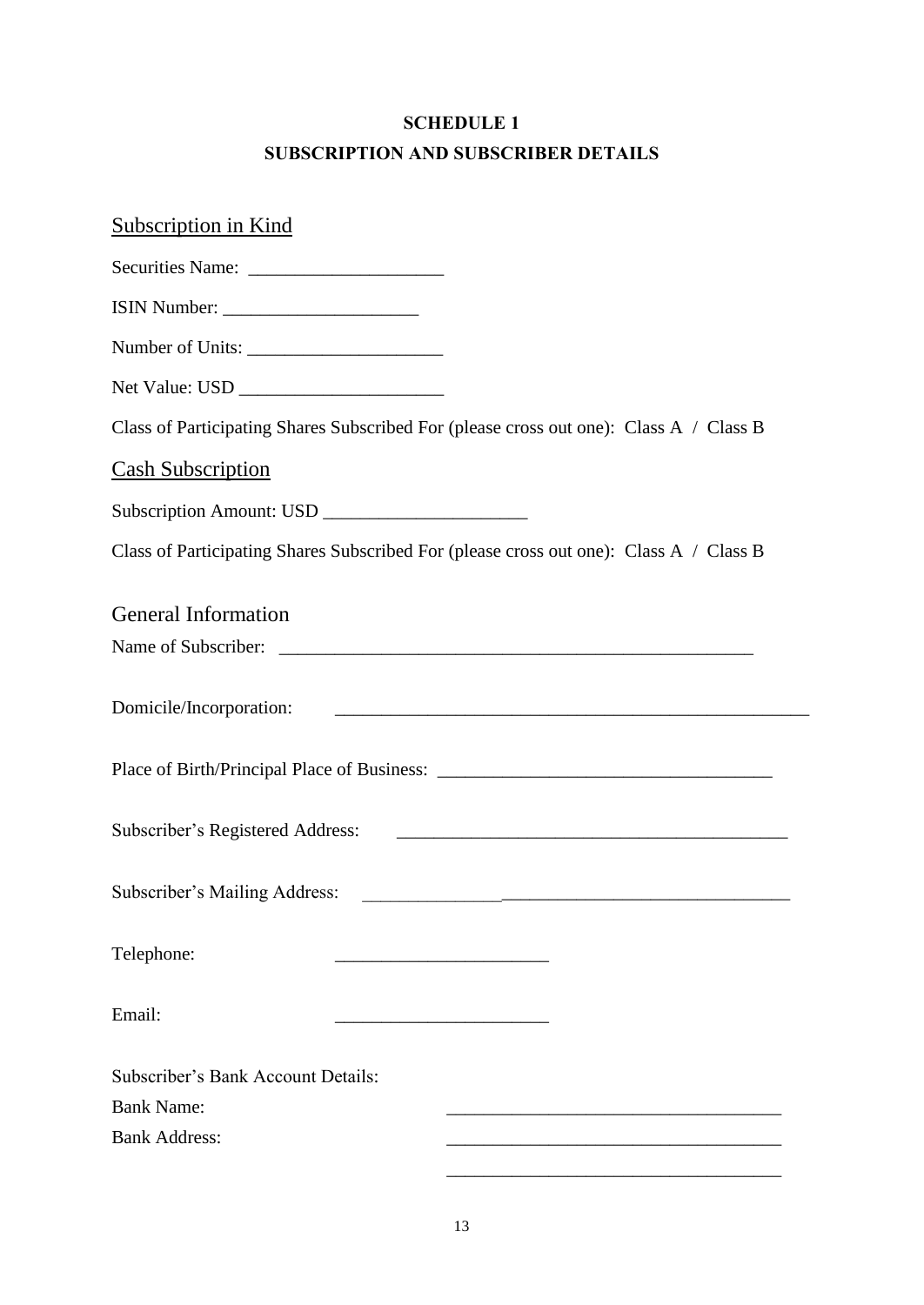| Bank Swift/ABA Number:                             |  |
|----------------------------------------------------|--|
| IBAN Number or Sort Code (if applicable): ________ |  |
| <b>Correspondent Bank Name:</b>                    |  |
| <b>Correspondent Bank Address:</b>                 |  |
| Correspondent Bank Account# or swift#:             |  |
| <b>Beneficiary Bank Account Name</b>               |  |
| (should be the same as the investor name above)    |  |
| <b>Beneficiary Bank Account Number:</b>            |  |

Please note that the Subscriber must wire the payment of its Subscription Amount from the above stated account. The name of the account must match the name of the applicant. Redemption proceeds (if any) will only be sent to the same account or other account agreed in writing as set forth below.

It shall be the investor's responsibility to notify the Administrator and the Fund, in writing, of any change to the bank account details set out below. The written confirmation shall clearly state the reason for the change in bank account details and a confirmation from the new bank clearly stating the beneficiary name and account number. The change will be final only upon acceptance of the same by the Administrator.

The Administrator will require the origin of funds, evidenced by way of an inward SWIFT from the funding bank account. Wire confirmations for subscriptions must match the information provided above and the account must be held in the name of the subscriber. No third party payments will be accepted or made.

\_\_\_\_\_\_\_\_\_\_\_\_\_\_\_\_\_\_\_\_\_\_\_\_\_\_\_\_\_\_\_\_\_\_\_\_\_\_\_\_\_\_\_\_\_\_\_\_\_\_\_\_\_\_\_\_\_\_\_\_\_\_\_\_\_\_\_\_\_\_\_

\_\_\_\_\_\_\_\_\_\_\_\_\_\_\_\_\_\_\_\_\_\_\_\_\_\_\_\_\_\_\_\_\_\_\_\_\_\_\_\_\_\_\_\_\_\_\_\_\_\_\_\_\_\_\_\_\_\_\_\_\_\_\_\_\_\_\_\_\_\_\_

\_\_\_\_\_\_\_\_\_\_\_\_\_\_\_\_\_\_\_\_\_\_\_\_\_\_\_\_\_\_\_\_\_\_\_\_\_\_\_\_\_\_\_\_\_\_\_\_\_\_\_\_\_\_\_\_\_\_\_\_\_\_\_\_\_\_\_\_\_\_\_

\_\_\_\_\_\_\_\_\_\_\_\_\_\_\_\_\_\_\_\_\_\_\_\_\_\_\_\_\_\_\_\_\_\_\_\_\_\_\_\_\_\_\_\_\_\_\_\_\_\_\_\_\_\_\_\_\_\_\_\_\_\_\_\_\_\_\_\_\_\_\_

# **Source of Wealth:**

I/We declare that the source of wealth for my/our subscription in the Fund is:

The description set out above should be specific and contain details relating to the source from which the funds for the subscription for Participating Shares have been received. Generic descriptions like 'savings', 'salary', 'investment income', etc. will not be acceptable.

The Administrator reserves the right to request for further clarifications or additional documentation, as may be deemed necessary, in order to ensure compliance with applicable anti-money laundering legislation.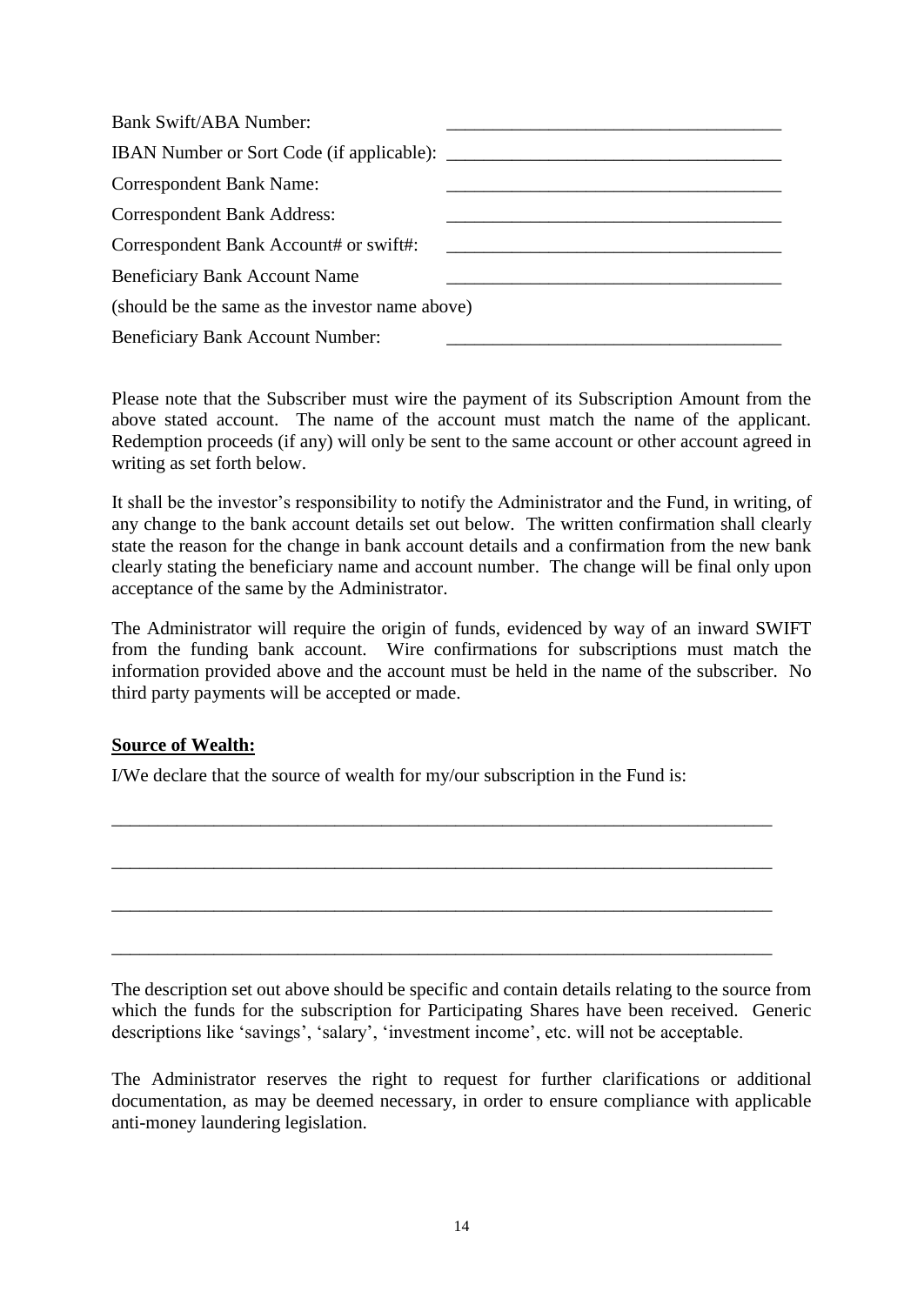# **Beneficial Ownership**

Please check one of the following boxes:

- $\Box$ I/We certify that I/we shall be the beneficial owner(s) of the Participating Shares subscribed for.
- П I/We shall not be the beneficial owner(s) of the Participating Shares subscribed for. I/We are acting on behalf of the beneficial owner(s) of the Participating Shares subscribed for in the capacity of agent, nominee, trustee or otherwise, and hereby acknowledge that a declaration as to the ultimate beneficial owner(s) of the Participating Shares, in the form set out in Schedule 5, will be required to be duly completed, signed and delivered to the Administrator.

## **Politically Exposed Persons**

Is the applicant or, if applicable, any of its underlying beneficial owners or controllers (e.g. director, trustee etc.) a senior government, political or military official, or an immediate family member, or a close associate of such person (a "**Politically Exposed Person**")?

 $\Box$ Yes  $\Box$ No

If yes, please state which Government:

\_\_\_\_\_\_\_\_\_\_\_\_\_\_\_\_\_\_\_\_\_\_\_\_\_\_\_\_\_\_\_\_\_

If yes, please state what position in the Government:

\_\_\_\_\_\_\_\_\_\_\_\_\_\_\_\_\_\_\_\_\_\_\_\_\_\_\_\_\_\_\_\_\_\_\_\_\_\_\_\_\_\_\_\_\_\_\_\_\_\_\_\_

\_\_\_\_\_\_\_\_\_\_\_\_\_\_\_\_\_\_\_\_\_\_\_\_\_\_\_\_\_\_\_\_\_\_\_\_\_\_\_\_\_\_\_\_

If an immediate family member or close associate of a Politically Exposed Person, please state the nature of the relationship: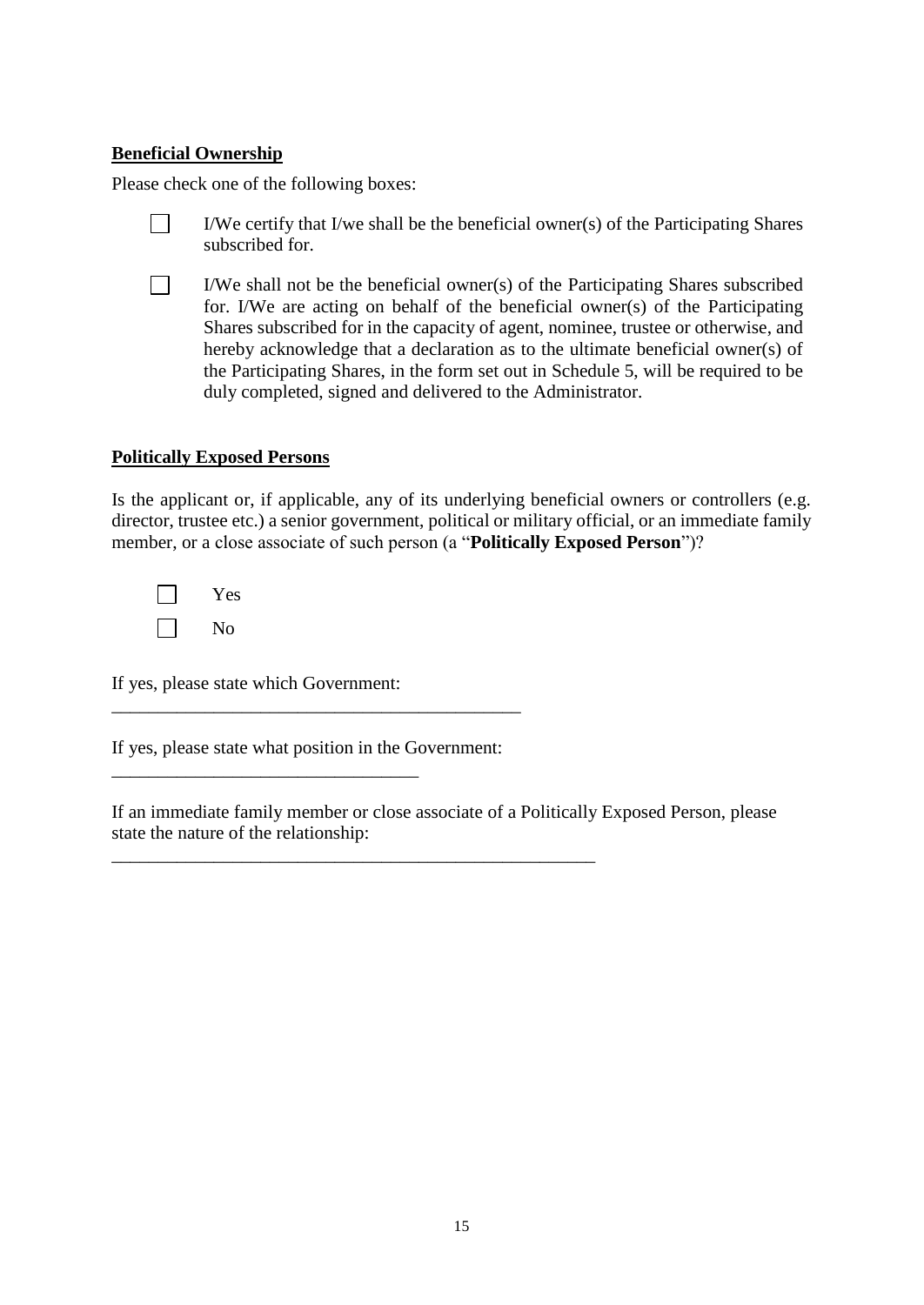# **SCHEDULE 2 BANK ACCOUNT DETAILS**

# **Bank Account Details for USD Subscription of Units in the Fund**

*The Total Amount set out in the above table should be transferred to the following bank account:*

| <b>Correspondent Bank Name:</b>                         | <b>Standard Chartered Bank New York</b>                             |  |
|---------------------------------------------------------|---------------------------------------------------------------------|--|
| <b>Correspondent Bank Address:</b>                      | Not Applicable                                                      |  |
| <b>Correspondent SWIFT /</b><br><b>Routing Code:</b>    | SCBLUS33                                                            |  |
| <b>Beneficiary Bank Name:</b>                           | <b>Standard Chartered Bank, DIFC Branch</b>                         |  |
| <b>Beneficiary Account Name:</b>                        | ADSI Global Fixed Income Fund OEIC LTD –<br>Subscription/Redemption |  |
| <b>Beneficiary Bank SWIFT /</b><br><b>Routing Code:</b> | <b>SCBLAEADDIF</b>                                                  |  |
| <b>IBAN</b>                                             | AE940440000101209942602                                             |  |
| <b>Reference:</b>                                       | Name of Applicant                                                   |  |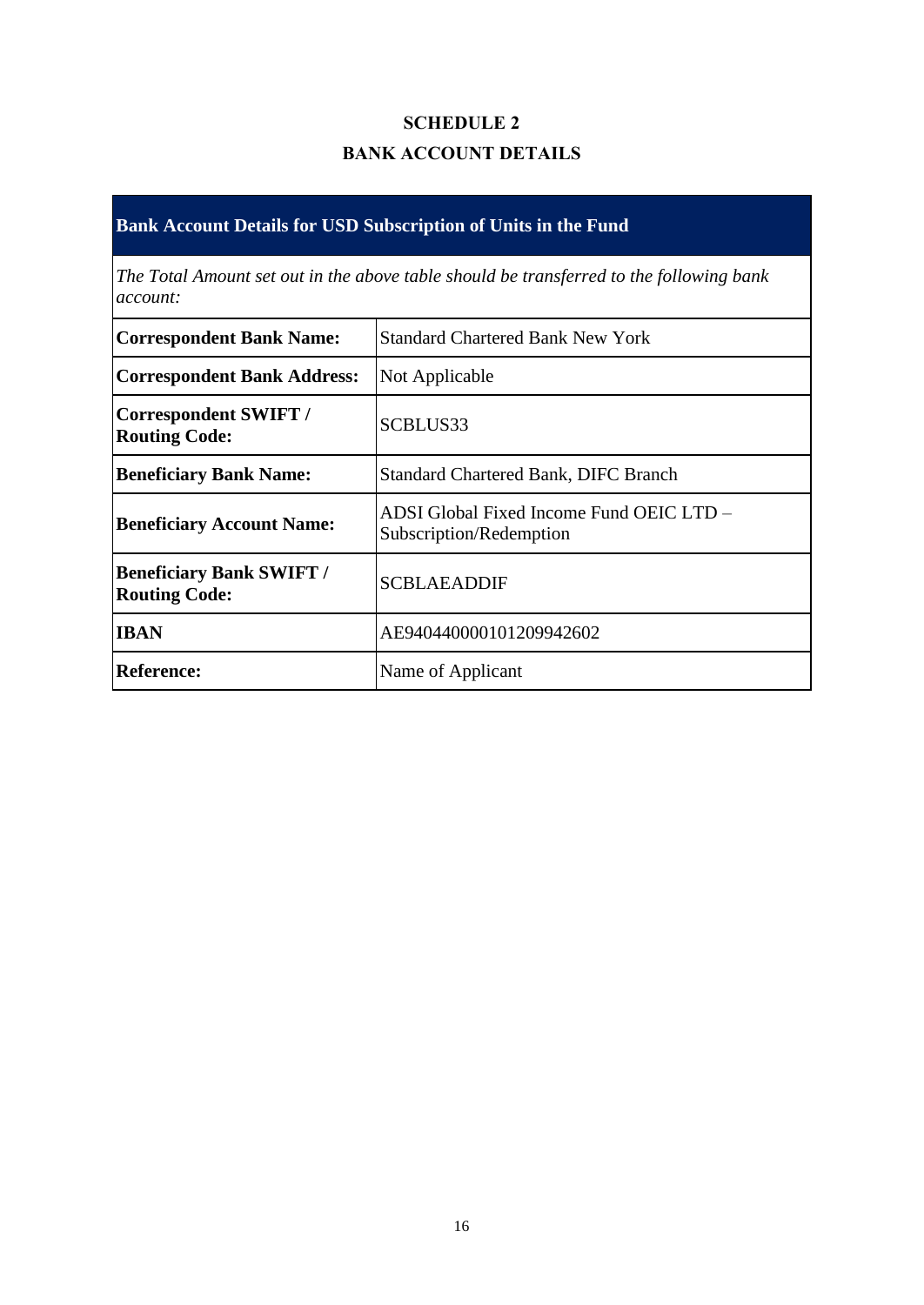# **SCHEDULE 3 REPRESENTATIONS AND WARRANTIES**

The Subscriber represents and warrants that:

- **1.** The Subscriber has received a copy of, has carefully read and understands the Private Placement Memorandum and the Articles and that, in making its decision to subscribe for the Participating Shares, the Subscriber has relied solely upon the Private Placement Memorandum, the Articles, this Subscription Agreement and any independent investigations made by the Subscriber. The Subscriber is not relying on the Fund or the Fund's service providers (including the Fund Manager) for any tax, legal or financial advice in respect of an investment in the Participating Shares.
- **2.** The Subscriber is aware that: (a) investment in the Participating Shares involves a high degree of risk, lack of liquidity and limited transferability and is subject to the terms and conditions set out in the Articles, the Private Placement Memorandum; and (b) neither the FSRA nor any other regulatory or governmental body has made any finding or determination as to the fairness for investment by persons in, nor has made any recommendation or endorsement of, the Participating Shares.
- **3.** The Subscriber has full power and authority to execute and deliver this Subscription Agreement, and to subscribe for and purchase the Participating Shares and is not in breach of any law applicable to it and is authorised to pay all amounts it has committed to pay to the Fund.
- **4.** The Subscriber's purchase of the Participating Shares and its execution and delivery of this Subscription Agreement have been authorised by all necessary action on its behalf, and this Subscription Agreement is and, upon acceptance of this Subscription Agreement by the Fund, shall be, its legal, valid and binding obligations, enforceable against the Subscriber in accordance with its terms.
- **5.** The Subscriber represents that the Participating Shares are to be purchased with funds that are from legitimate sources in connection with its regular business activities and which do not constitute the proceeds of criminal conduct or criminal property.
- **6.** Without prejudice to the Fund's ability to compulsorily redeem, the Subscriber understands and accepts that in the event that the Fund accepts the subscription prior to confirmation of the Subscriber's identity to the satisfaction of the Fund and the Administrator, and such confirmation is not forthcoming, the Participating Shares (if any) allotted to the Subscriber will be compulsorily redeemed and the proceeds (if any) returned to the bank account from which the original subscription moneys (if any) were remitted (or, subject to applicable law, a blocked account) or as required by applicable law, at the Subscriber's expense and the Subscriber hereby indemnifies the Fund and the Administrator in respect of any loss that the Subscriber should suffer as a result of such action being taken.
- **7.** The Subscriber further understands and accepts that the Fund and the Administrator will not confirm acceptance of the Subscriber's investment, or details of the Participating Shares allotted to the Subscriber until such time as the Administrator has received the information and documentation verifying the Subscriber's identity to its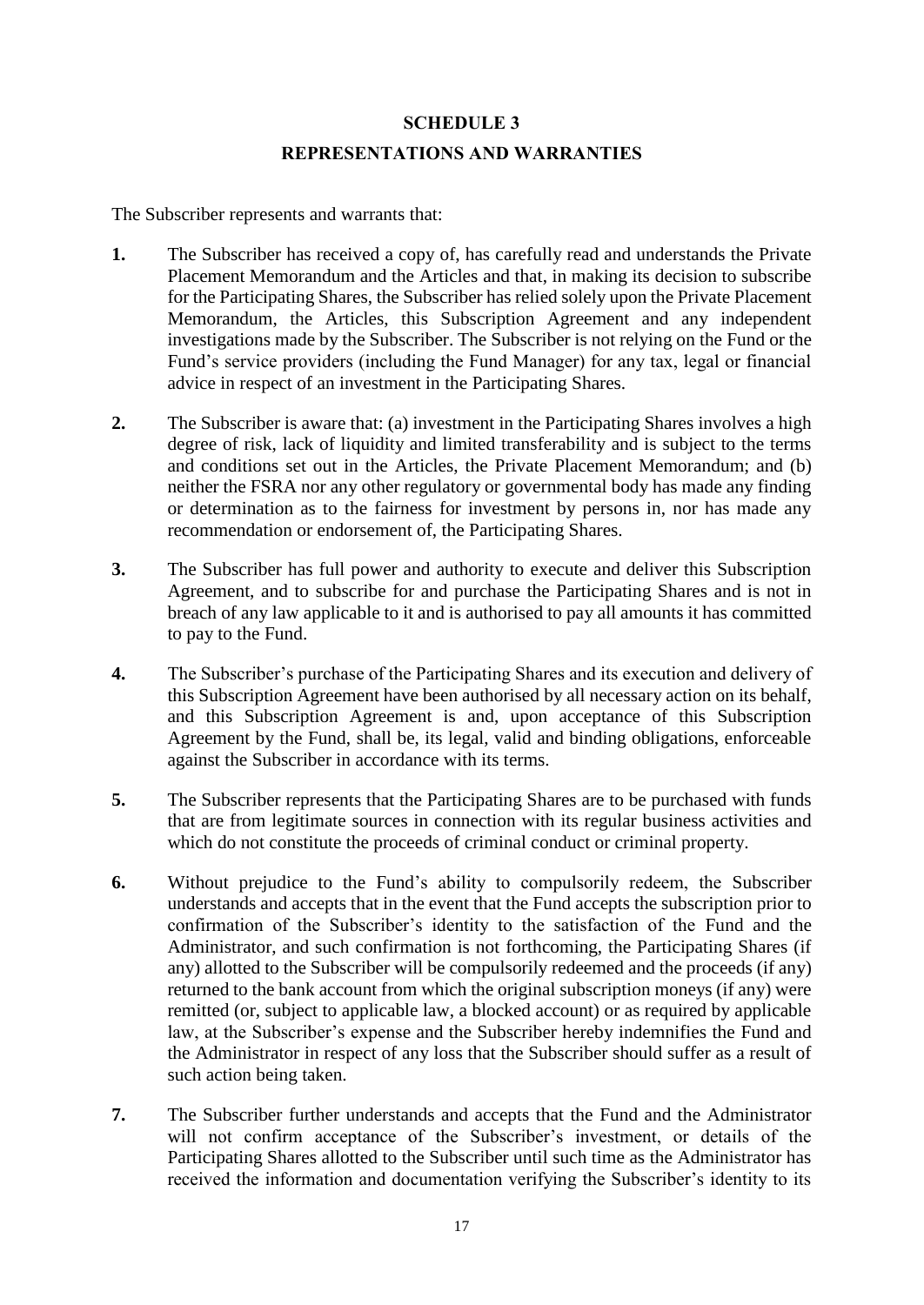satisfaction, including the information and documentation referred to in Schedules 1 and 3.

- **8.** All of the information and documents provided by the Subscriber under Schedules 1 and 3 is true and correct.
- **9.** The Subscriber will provide additional documentation to verify identity if requested by the Administrator in accordance with the requirements, present or future, of the ADGM or any other jurisdiction whose regulations apply to the Fund and the Administrator.
- **10.** The Subscriber is investing on its own behalf and is not acting on behalf of any other party. The subscriber confirms its understanding that the Fund will not recognise the creation of any trusts or charges on the Participating Shares issued to the Subscriber.
- **11.** The Subscriber is not subject to any United Nations, Office of Foreign Assets Control or European Union sanctions, including any sanctions countering the financing of terrorism, narcotics or crime.
- **12.** The Subscriber understands that enhanced due diligence may need to be undertaken, and the Fund reserves the right to decline the subscription, where the Subscriber is a senior political figure, or an immediate family member or close associate of a senior political figure, or acting on behalf of a senior political figure.
- **13.** The Participating Shares are not being acquired and will not be held in violation of any applicable laws.
- **14.** The Subscriber meets the criteria to be classified as a "**Professional Client**" as provided for under Rule 2.4 of the Conduct of Business Module of the FSRA and set out in Appendix 4 for ease of reference. Please note that as per FSRA rules and regulations, only Subscribers meeting the criteria to be classified as Professional Clients can be accepted. Please also note that the Subscriber is responsible for keeping the Fund informed of any changes or other matters that may be of relevance to meeting applicable criteria.
	- $\Box$ Yes No

 $\Box$ 

<u>.</u>

*Please note that, subscriptions by Subscribers that do not meet the criteria to be classified as Professional Clients will not be accepted. Please also note that the Subscriber is responsible for keeping the Administrator informed of any changes or other matters that may be of relevance to meeting applicable criteria.* 

> (a) If the Subscriber is an Undertaking,<sup>1</sup> it qualifies as a "Professional Client" under the COB, being (**please check each box that applies**):

> > (i) a 'Deemed' Professional Client as provided for under Rule 2.4.2 of COB;

<sup>&</sup>lt;sup>1</sup> An "Undertaking" is: (a) a Body Corporate (any body corporate, including limited liability partnership and a body corporate constituted under the law of a country or territory outside of the Abu Dhabi Global Market) or Partnership (any partnership, including a partnership constituted under the law of a country or territory outside the Abu Dhabi Global Market, but not including a limited liability partnership); or (b) an unincorporated association carrying on a trade or business, with or without a view to profit.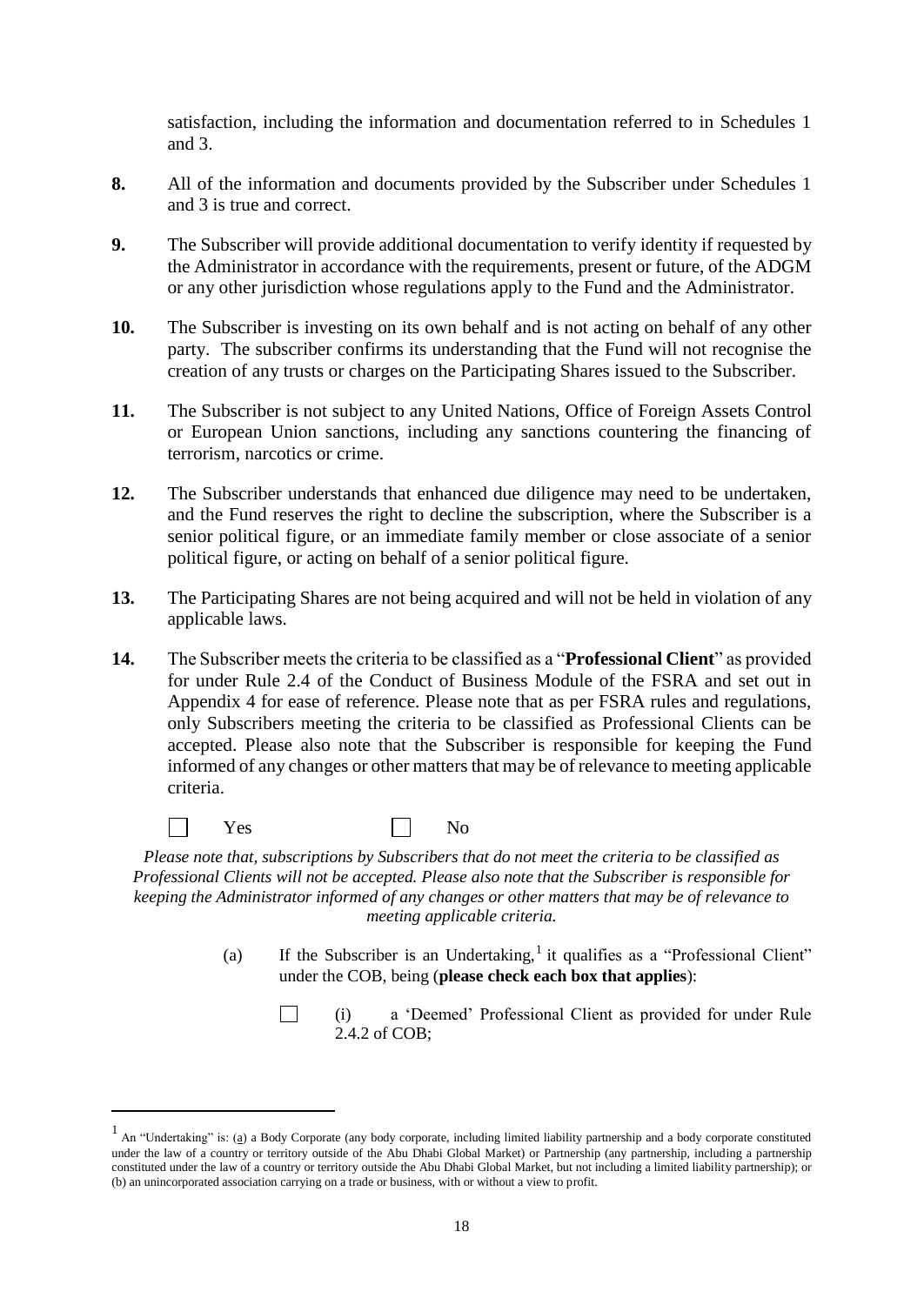- $\Box$ (ii) an Undertaking meeting the criteria to qualify as an 'Assessed' Professional Client as provided for under Rule 2.4.4 of COB; or
- $\Box$ (iii) an Undertaking having a controller, holding company, subsidiary or joint venture partner qualifying as either a 'Deemed' Professional Client or meeting the criteria to qualify as an 'Assessed' Professional Client.
- (b) If the Subscriber is an Undertaking, the Subscriber or, in the case the immediately preceding clause (a)(iii) applies, its controller, holding company, subsidiary or joint venture partner, has own funds or called up capital of at least \$500,000; and the Subscriber or, in the case the immediately preceding clause (a)(iii) applies, its controller, holding company, subsidiary or joint venture partner, has sufficient experience of and fully understands the financial markets, products, transactions and risks involved in relation to an investment in the Interests.
- (c) Subscribers that checked the immediately preceding box (a)(i) are required to answer the following question: On what basis does the Subscriber qualify as a 'Deemed' Professional Client as provided for under Rule 2.4.2 of COB? The Subscriber is (**please check each box that applies**):

(i) a supranational organisation whose members are either П countries, central banks or national monetary authorities;

 $\Box$ (ii) a properly constituted government, government agency, central bank or other national monetary authority of any country or jurisdiction;

- $\Box$ (iii) a public authority or state investment body;
- $\Box$ (iv) a Recognised Body or Remote Body;
- $\Box$ (iv) an Authorised Person;
- $\Box$ (v) the management company of a regulated pension fund;
- $\Box$ (vi) a Collective Investment Fund or a regulated pension fund;

П (vii) a Large Undertaking (being a person that has met, as at the date of its most recent financial statements, at least two of the following requirements:  $(x)$  it has a balance sheet total of at least \$20 million;  $(y)$  it has a net annual turnover of at least \$40 million; or (z) it has own funds or called up capital of at least \$2 million);

П (viii) a Body Corporate whose shares are listed or admitted to trading on any exchange of an IOSCO member country;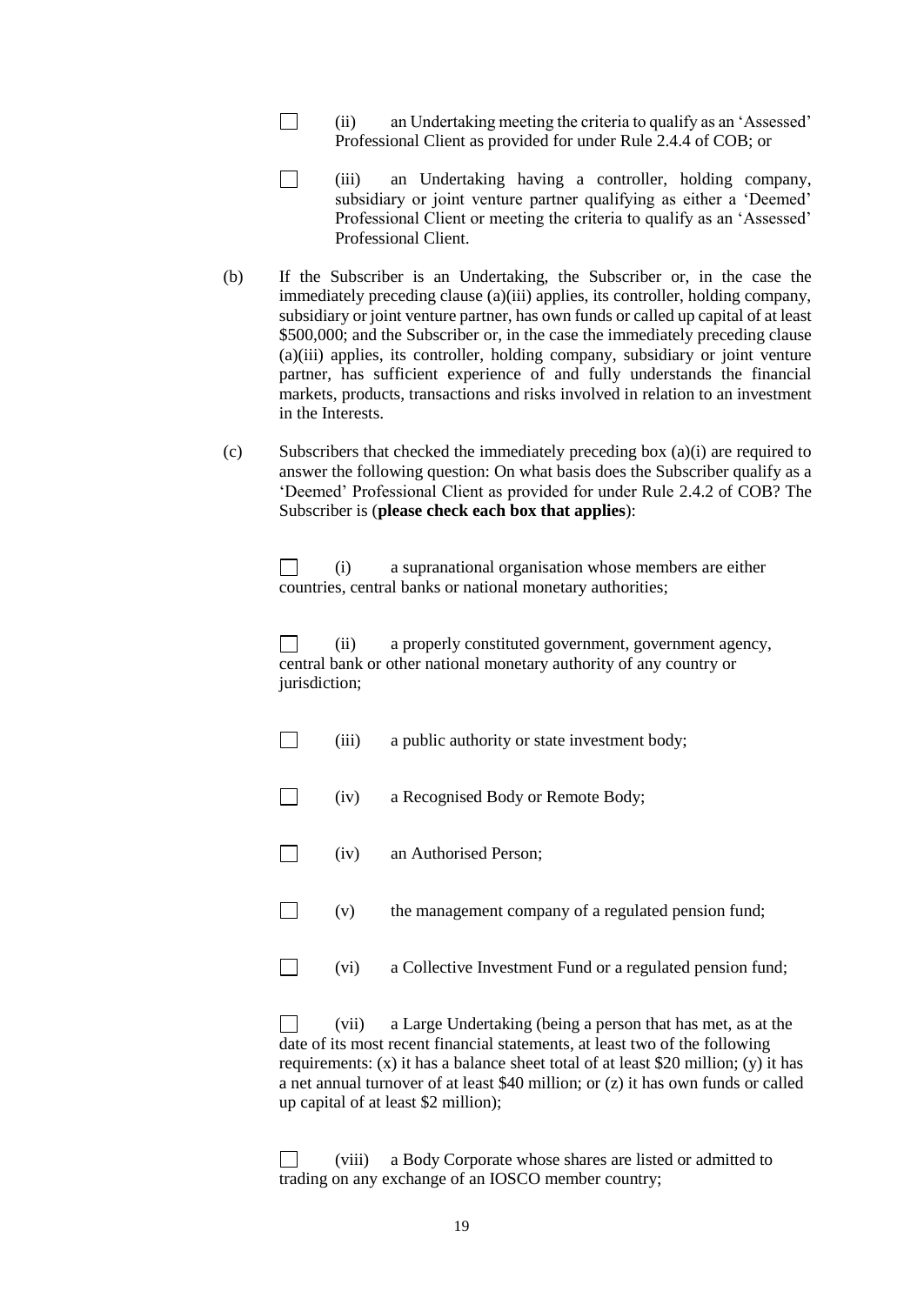$\Box$ (ix) any other institutional investor whose main activity is to invest in Financial Instruments, including an entity dedicated to the securitisation of assets or other financial transactions;

(x) a trustee of a trust which has, or had during the previous 12 П months, assets of at least \$10 million. An individual trustee on the board of such a trust is only a "deemed" Professional Client in relation to that particular trust;

П (xi) a single family office with respect to its activities carried on exclusively for the purposes of, and only in so far as it is, carrying out its duties as a single family office; or



(xii) a Subsidiary or a Parent of any of the above.

- (d) If the Subscriber is an individual, (i) the Subscriber meets meets the criteria to qualify as an 'Assessed' Professional Client as provided under Rule 2.4.4 of the COB; (ii) the Subscriber has net assets of at least \$500,000 (excluding the value of the primary residence of the Subscriber and otherwise as calculated under such Rule 2.4.4); and (iii) the Subscriber has sufficient experience of and fully understands the financial markets, products, transactions and risks involved in relation to an investment in the Interests.
- (e) For all Subscribers, does the Subscriber confirm that it does not elect to be treated as a "Retail Client" under the laws and regulations of the Abu Dhabi Global Market? A "Retail Client" is any person who is not classified as a "Professional Client".

|  | es<br>ັັ |  | N٥<br>- |
|--|----------|--|---------|
|--|----------|--|---------|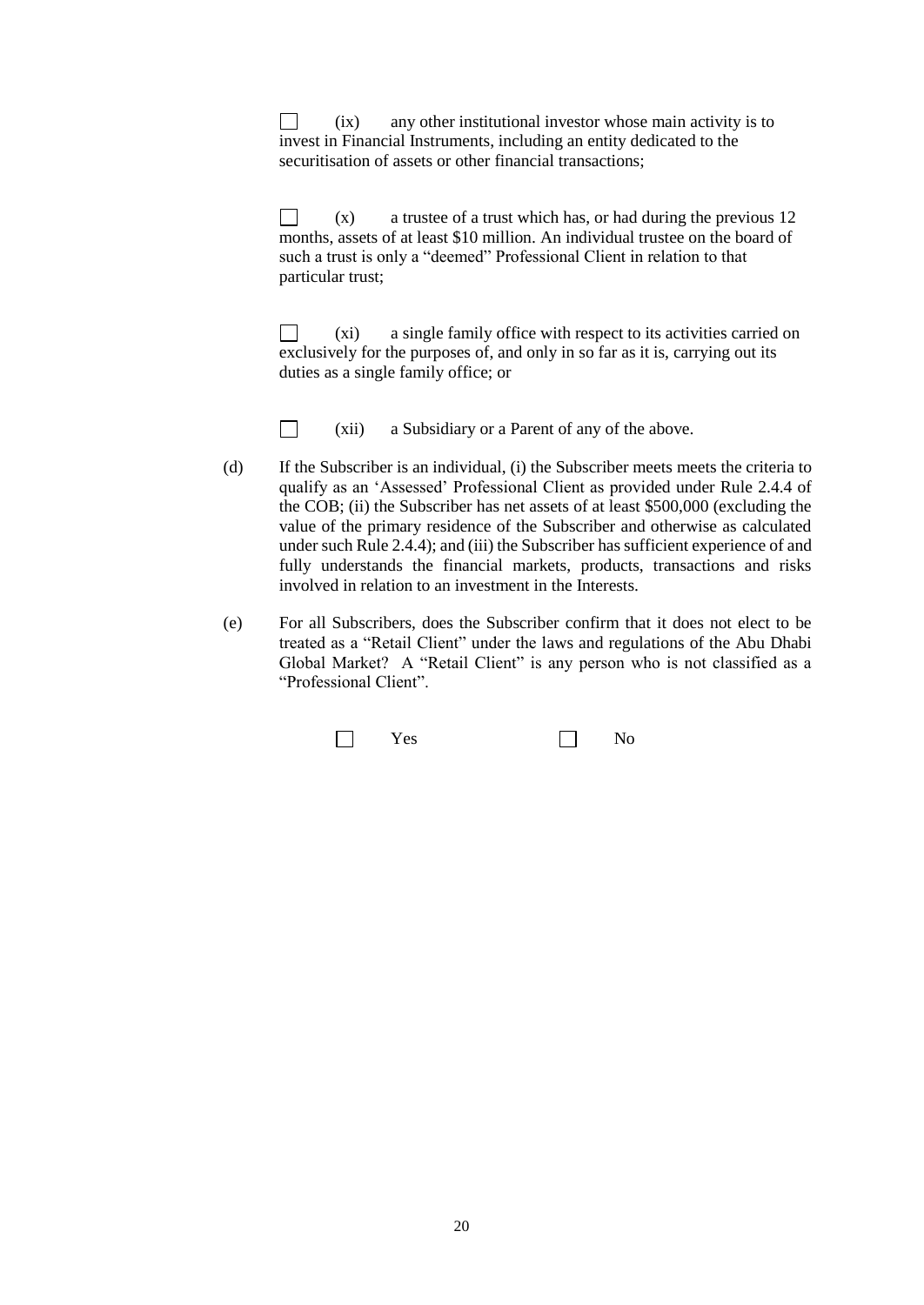### **SCHEDULE 4**

## **FATCA / CRS SELF CERTIFICATION**

#### **Part 1: Individual (Controlling Person's) Self-Certification for FATCA and CRS**

#### **Instructions for completion**

We are obliged under the Foreign Account Tax Compliance Act ("**FATCA**"), related intergovernmental agreements ("**IGAs**") and regulations based on the OECD Common Reporting Standard ("**CRS**") to collect certain information about each investor's tax arrangements. Please complete the sections below as directed and provide any additional information that is requested. Please note that in certain circumstances we may be legally obliged to share this information, and other financial information with respect to an investor's interests in the Fund with relevant tax authorities. This form is intended to request information only where such request is not prohibited by local law.

If you have any questions about this form or defining the investor's tax residency status, please refer to the OECD CRS Portal or speak to a tax adviser.

For further information on FATCA or CRS please refer to the US Department of the Treasury's website at:

http://www.irs.gov/Businesses/Corporations/Foreign-Account-Tax-Compliance-Act-FATCA or in the case of CRS only the following link to the OECD CRS Information Portal at: http://www.oecd.org/tax/automatic-exchange/.

If any of the information below about the investor's tax residence or FATCA/CRS classification changes in the future, please advise of these changes promptly.

Please note that where there are joint or multiple account holders each investor is required to complete a separate Self-Certification form.

#### *Sections 1, 2, 3 and 5 must be completed by all investors.*

## *Section 4 should only be completed by any individual who is a Controlling Person of an entity investor which is a Passive Non-Financial Entity.*

For further guidance see:

http://www.oecd.org/tax/automatic-exchange/common-reporting-standard/commonreporting-standard-and-related-commentaries/#d.en.345314

#### *(Mandatory fields are marked with an \*)*

|  | <b>Section 1: Subscriber Identification</b> |
|--|---------------------------------------------|
|  |                                             |

**Subscriber Name\*:** \_\_\_\_\_\_\_\_\_\_\_\_\_\_\_\_\_\_\_\_\_\_\_\_\_\_\_\_\_\_\_\_\_\_\_\_\_\_\_

#### **Current Residential Address\*:**

Number: \_\_\_\_\_\_\_\_\_\_\_\_\_\_\_\_\_\_\_\_\_\_\_\_\_\_ Street: \_\_\_\_\_\_\_\_\_\_\_\_\_\_\_\_\_\_\_\_\_\_\_\_\_\_\_\_\_\_\_\_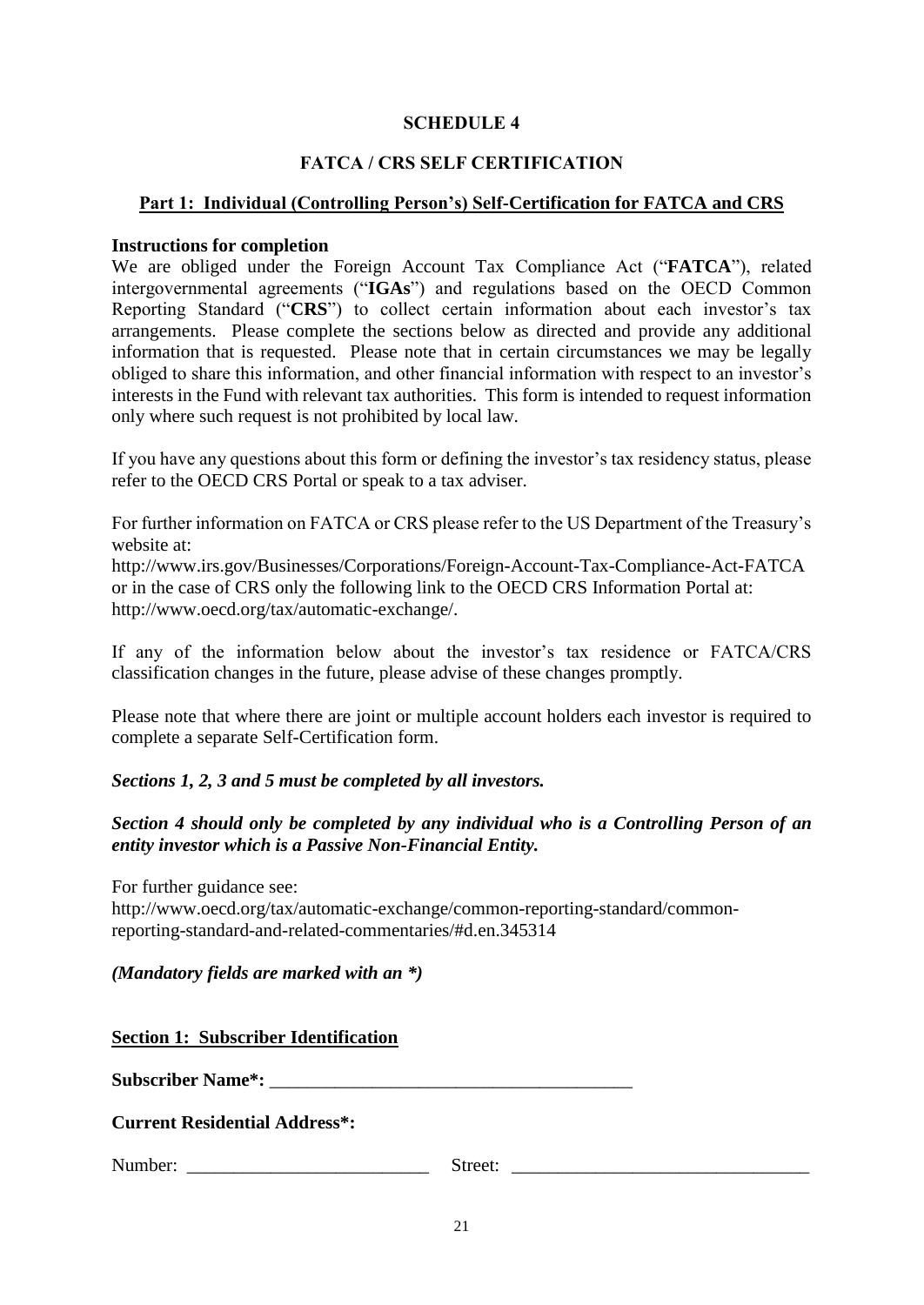| Mailing address (if different from above): |                                                                               |
|--------------------------------------------|-------------------------------------------------------------------------------|
|                                            | Street:                                                                       |
|                                            |                                                                               |
|                                            |                                                                               |
| <b>Place of Birth*</b>                     |                                                                               |
|                                            | Country of Birth*: $\_\_\_\_\_\_\_\_\_\_\_\_\_\_\_\_\_\_\_\_\_\_\_\_\_\_\_\_$ |
|                                            |                                                                               |

**Section 2: FATCA Declaration of U.S. Citizenship or U.S. Residence for Tax purposes\*:** Please tick either (a) or (b) and complete as appropriate.

(a)  $\Box$  I confirm that [I am]/[the Subscriber is] a U.S. citizen and/or resident in the U.S. for tax purposes and [my]/[its] U.S. federal taxpayer identifying number (U.S. TIN) is as follows:

#### OR

(b)  $\Box$  I confirm that [I am not]/[the Subscriber is not] a U.S. citizen or resident in the U.S. for tax purposes.

## **Section 3: CRS Declaration of Tax Residency**

(please note you may chose more than one country)\*

Please indicate your/the Subscriber's country of tax residence (if resident in more than one country please detail all countries of tax residence and associated taxpayer identification numbers. Please see the CRS Portal for more information on tax residency.

| Country of Tax Residency | <b>Taxpayer Identification Number</b> |
|--------------------------|---------------------------------------|
|                          |                                       |
|                          |                                       |
|                          |                                       |

NOTE: Provision of a taxpayer identification number is required unless you are tax resident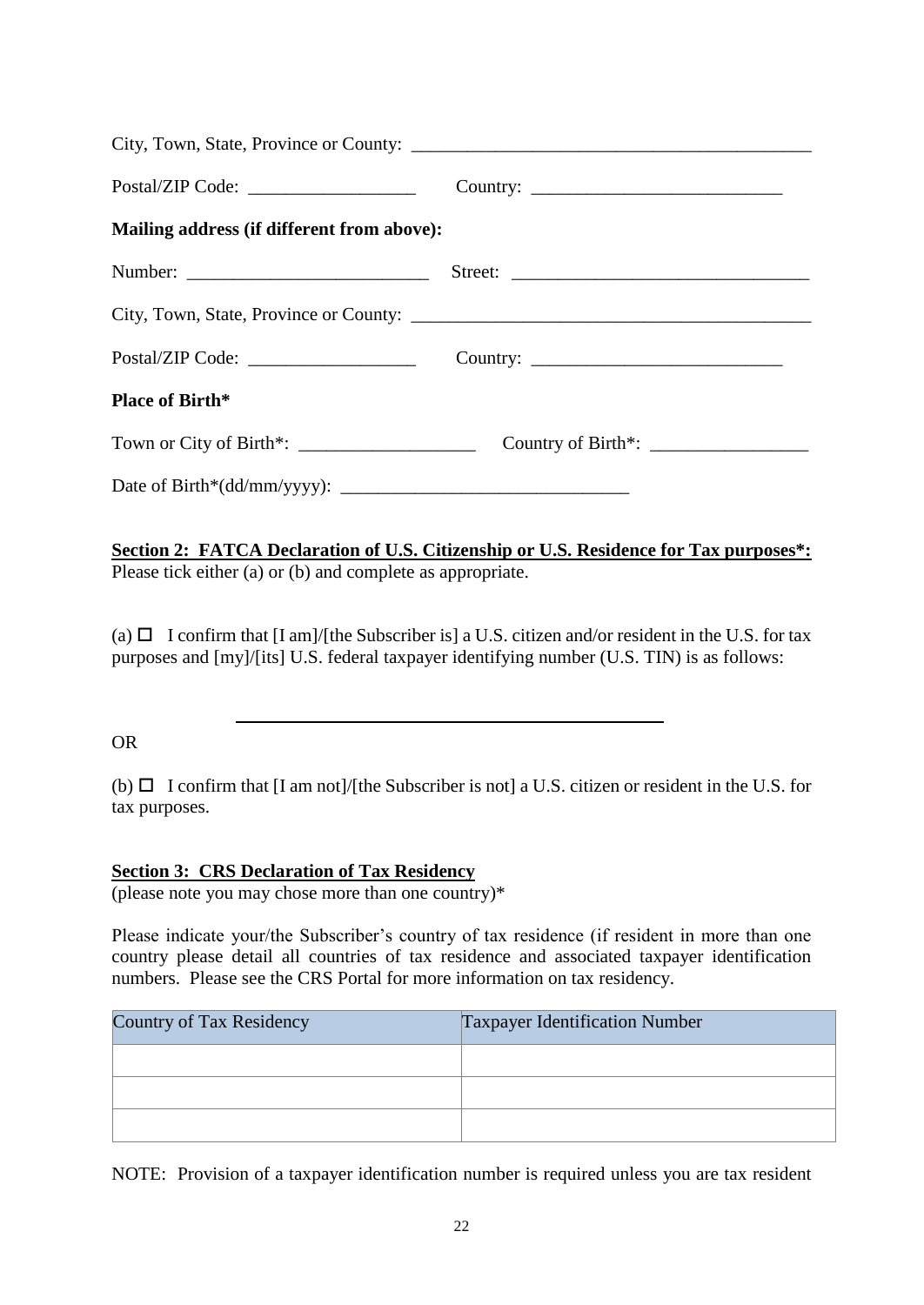in a jurisdiction that does not issue a taxpayer identification number.

# **Section 4: Type of Controlling Person**

(ONLY to be completed by any individual who is a Controlling Person of an entity investor which is a Passive Non-Financial Entity or an Investment Entity located in a Non-Participating Jurisdiction and managed by another Financial Institution)

For joint or multiple Controlling Persons please complete a separate Self-Certification Form for each Controlling Person

| Please Confirm what type of Controlling Person Please Entity Name<br>applicable under CRS that applies to you/the investor by<br>ticking the appropriate box. | Tick |  |
|---------------------------------------------------------------------------------------------------------------------------------------------------------------|------|--|
| Controlling Person of a legal person $-$ control by<br>ownership                                                                                              |      |  |
| Controlling Person of a legal person – control by other<br>means                                                                                              |      |  |
| Controlling Person of a legal person – senior managing<br>official                                                                                            |      |  |
| Controlling Person of a trust - settlor                                                                                                                       |      |  |
| Controlling Person of a trust – trustee                                                                                                                       |      |  |
| Controlling Person of a trust – protector                                                                                                                     |      |  |
| Controlling Person of a trust - beneficiary                                                                                                                   |      |  |
| Controlling Person of a trust – other                                                                                                                         |      |  |
| Controlling Person of a legal arrangement (non-trust) $-$<br>settlor-equivalent                                                                               |      |  |
| Controlling Person of a legal arrangement (non-trust) –<br>trustee-equivalent                                                                                 |      |  |
| Controlling Person of a legal arrangement (non-trust) –<br>protector-equivalent                                                                               |      |  |
| Controlling Person of a legal arrangement (non-trust) –<br>beneficiary-equivalent                                                                             |      |  |
| Controlling Person of a legal arrangement (non-trust) –<br>other-equivalent                                                                                   |      |  |

# **Section 5: Declaration and Undertakings:**

I declare that the information provided in this form is, to the best of my knowledge and belief, accurate and complete.

I acknowledge that the information contained in this form and information regarding the Subscriber may be reported to the tax authorities of the country in which this account(s) is/are maintained and exchanged with tax authorities of another country or countries in which the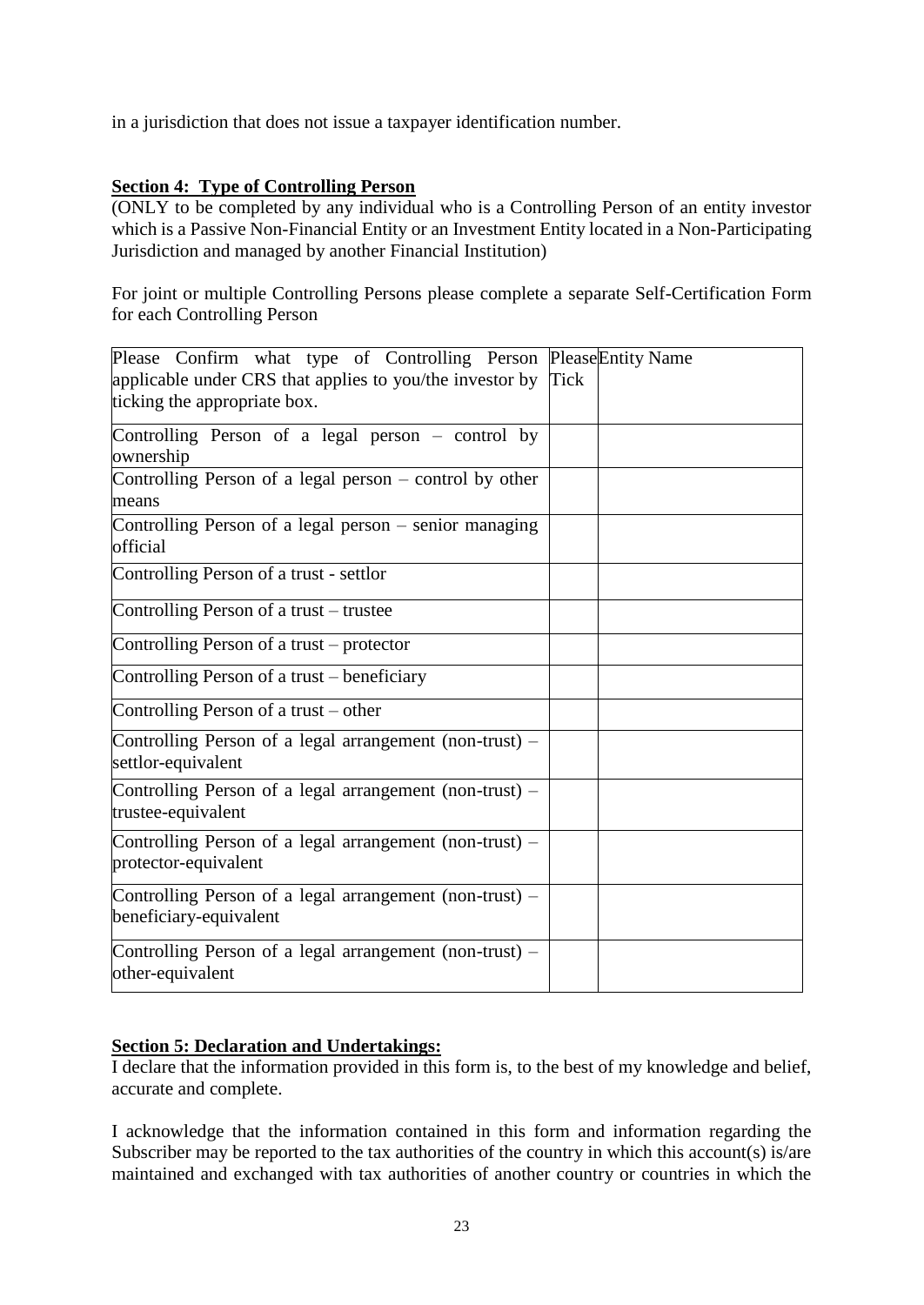Subscriber may be tax resident where those countries (or tax authorities in those countries) have entered into agreements to exchange financial account information.

I undertake to advise the recipient promptly and provide an updated Self-Certification Form where any change in circumstances occurs which causes any of the information contained in this form to be incorrect.

**Authorised Signature\*:** \_\_\_\_\_\_\_\_\_\_\_\_\_\_\_\_\_\_\_\_\_\_\_\_\_\_\_\_\_\_\_

| Date (dd/mm/yyyy)*: |  |
|---------------------|--|
|---------------------|--|

| Capacity*: |  |
|------------|--|
|------------|--|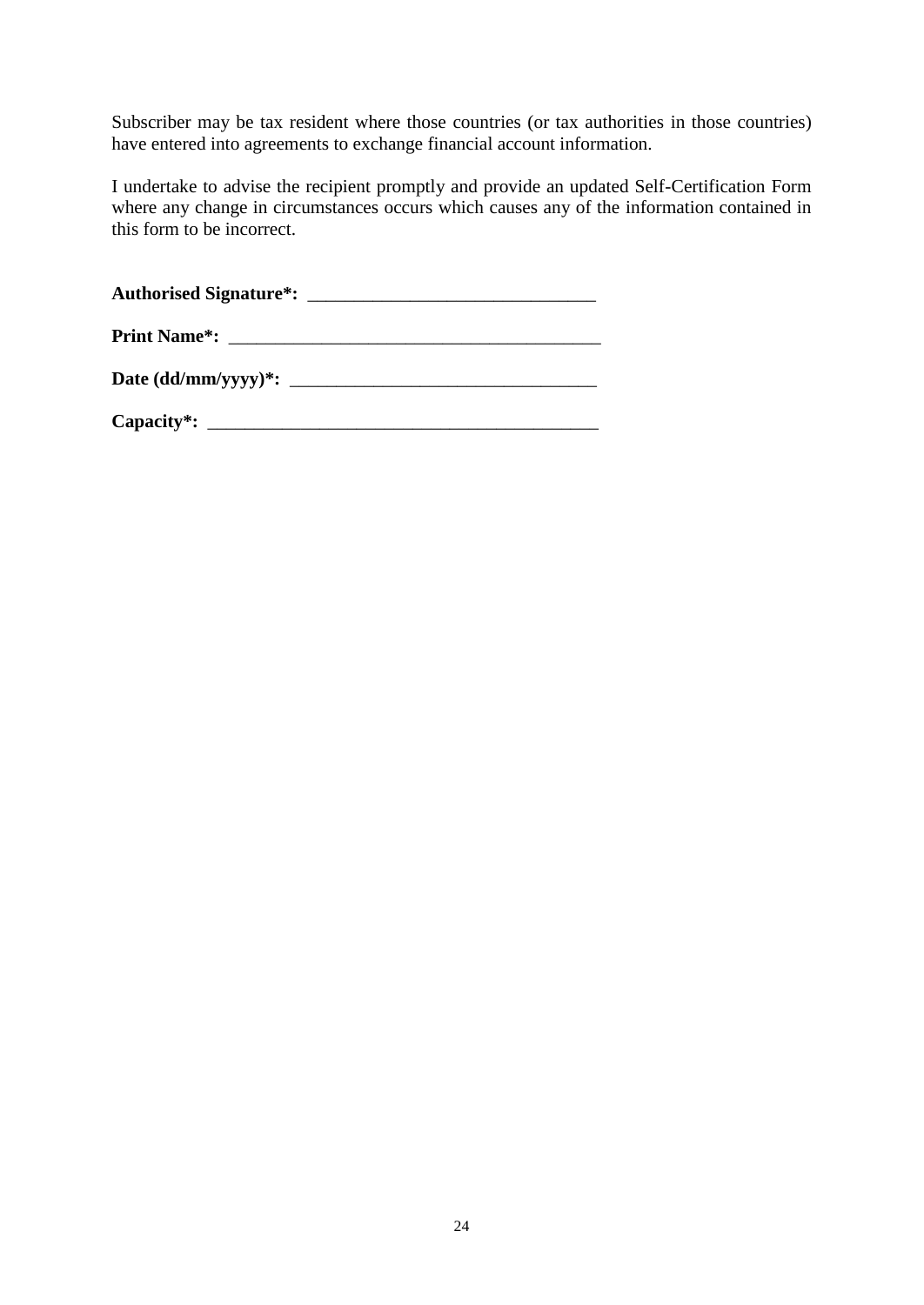# **Part 2: Entity Self-Certification for FATCA and CRS**

#### **Instructions for completion**

We are obliged under the Foreign Account Tax Compliance Act ("**FATCA**"), related intergovernmental agreements ("**IGAs**") and regulations based on the OECD Common Reporting Standard ("**CRS**") to collect certain information about each investor's tax arrangements. Please complete the sections below as directed and provide any additional information that is requested. Please note that in certain circumstances we may be legally obliged to share this information, and other financial information with respect to an investor's interests in the Fund with relevant tax authorities. This form is intended to request information only where such request is not prohibited by local law.

If you have any questions about this form or defining the investor's tax residency status, please refer to the OECD CRS Portal or speak to a tax adviser.

For further information on FATCA or CRS please refer to the US Department of the Treasury's website at:

http://www.irs.gov/Businesses/Corporations/Foreign-Account-Tax-Compliance-Act-FATCA or in the case of CRS only the following link to the OECD CRS Information Portal at: http://www.oecd.org/tax/automatic-exchange/.

If any of the information below about the investor's tax residence or FATCA/CRS classification changes in the future, please advise of these changes promptly.

#### *Subscribers that are individuals should not complete this form and should complete the form entitled "Individual (Controlling Person's) Self-Certification for FATCA and CRS".*

*(Mandatory fields are marked with an \*)*

#### **Section 1: Subscriber Identification**

| <b>Current Registered Address*:</b>        |  |  |  |
|--------------------------------------------|--|--|--|
|                                            |  |  |  |
|                                            |  |  |  |
|                                            |  |  |  |
| Mailing address (if different from above): |  |  |  |
|                                            |  |  |  |
|                                            |  |  |  |
|                                            |  |  |  |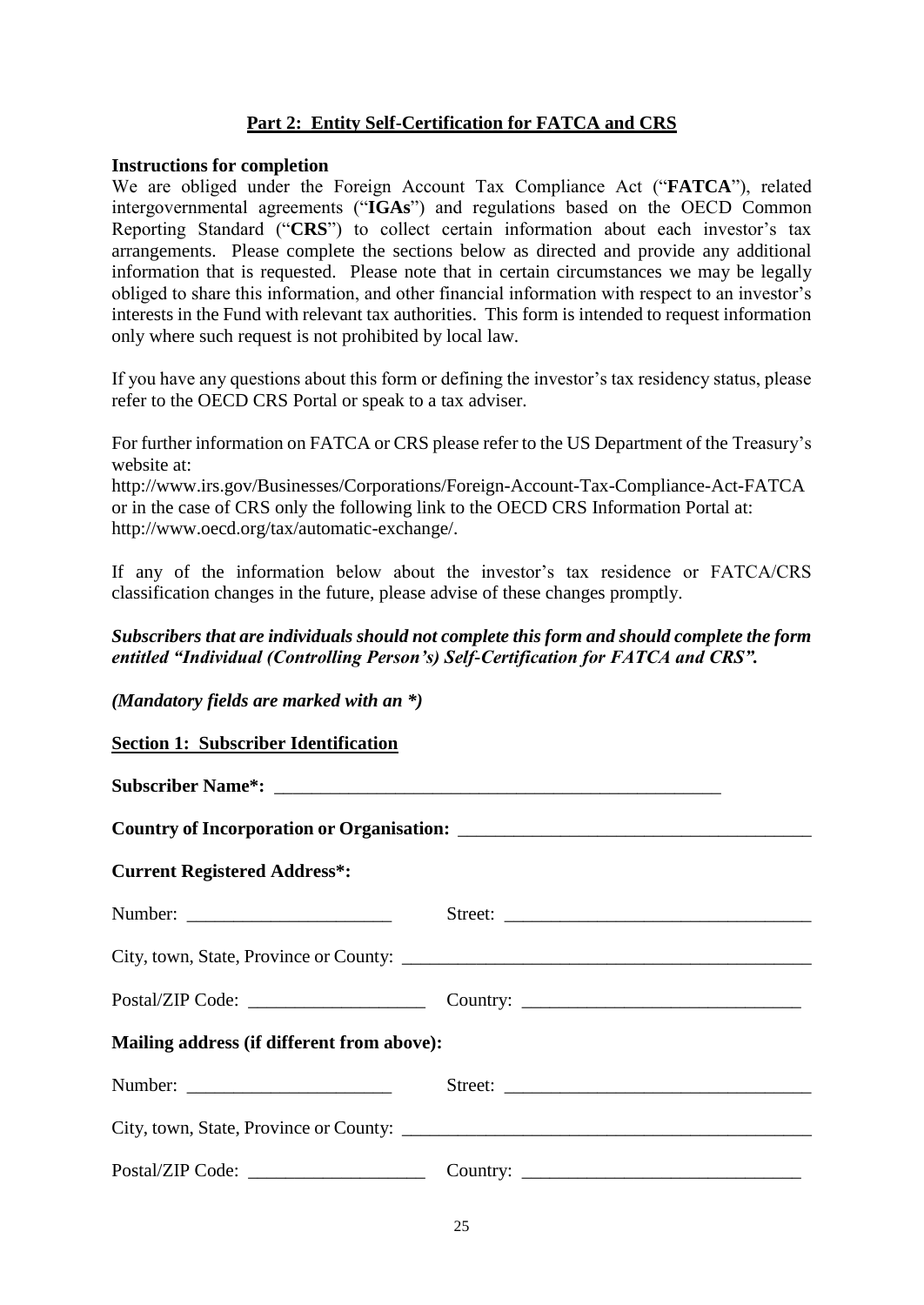#### **Section 2: FATCA Declaration Specified U.S. Person:**

Please tick either (a), (b) or (c) below and complete as appropriate.

a) The Subscriber is a Specified U.S. Person and the Subscriber's U.S. Federal Taxpayer Identifying number (U.S. TIN) is as follows:

| <b>ILS TIN</b> |  |
|----------------|--|
|----------------|--|

# **Or**

b) The Subscriber is not a Specified U.S. Person (please also complete Sections 3, 4 and  $5)$ 

Or

c) c) The Entity is a US person but not a Specified U.S. Person (please also complete Sections 3, 4 and 5)

# **Section 3: Entity's FATCA Classification\***

(the information provided in this section is for FATCA, please note your classification may differ from your CRS classification in Section 5)

3.1 If the Subscriber is a Financial Institution, please tick one of the below categories and provide the Subscriber's Global Intermediary Identification Number (GIIN) at 3.2

|    | Partner Jurisdiction Financial Institution                |  |
|----|-----------------------------------------------------------|--|
|    | Registered Deemed Compliant Foreign Financial Institution |  |
| Ш. | Participating Foreign Financial Institution               |  |

3.2 Please provide the Subscriber's GIIN:

3.3 If the Subscriber is a Financial Institution but unable to provide a GIIN, please tick one of the below reasons:

| I.   | The Subscriber has not yet obtained a GIIN but is sponsored by another entity<br>which does have a GIIN (its "Sponsor"). Please provide the sponsor's name<br>and sponsor's GIIN: |  |
|------|-----------------------------------------------------------------------------------------------------------------------------------------------------------------------------------|--|
|      | Sponsor's Name:<br>Sponsor's GIIN:                                                                                                                                                |  |
| П.   | <b>Exempt Beneficial Owner</b>                                                                                                                                                    |  |
| III. | Certified Deemed Compliant Foreign Financial Institution (including a deemed<br>compliant Financial Institution under Annex II of the Agreement)                                  |  |
| IV.  | Non-Participating Foreign Financial Institution                                                                                                                                   |  |
| V.   | <b>Excepted Foreign Financial Institution</b>                                                                                                                                     |  |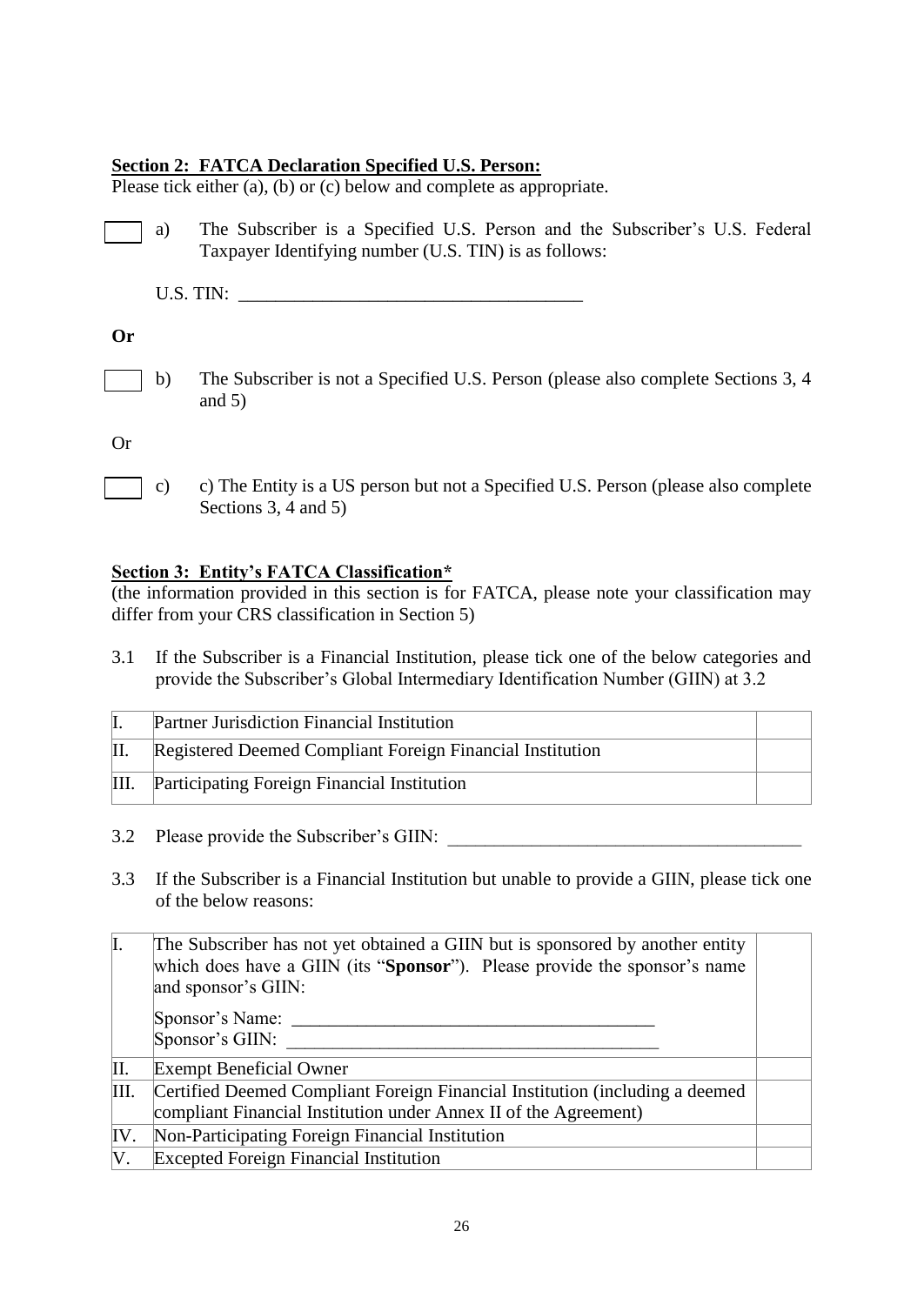3.4 If the Subscriber is not a Financial Institution, please tick one of the below categories:

|     | Active Non-Financial Foreign Entity                                                                      |  |
|-----|----------------------------------------------------------------------------------------------------------|--|
| II. | Passive Non-Financial Foreign Entity                                                                     |  |
|     | (If this box is ticked, please include self-certification forms for each of your<br>Controlling Persons) |  |
|     | <b>Excepted Non-Financial Foreign Entity</b>                                                             |  |

# **Section 4: CRS Declaration of Tax Residency**

(please note that you may choose more than one country)\*

Please indicate the Subscriber's country of tax residence for CRS purposes (if resident in more than one country please detail all countries of tax residence and associated tax identification numbers). If the Subscriber is not tax resident in any jurisdiction (e.g. because it is fiscally transparent), please indicate that below and provide its place of effective management or country in which its principal office is located.

| Country of Tax Residency | <b>Tax ID Number</b> |
|--------------------------|----------------------|
|                          |                      |
|                          |                      |
|                          |                      |

NOTE: Provision of a taxpayer identification number is required unless you are tax resident in a jurisdiction that does not issue a taxpayer identification number.

# **Section 5: Entity's CRS Classification\***

(The information provided in this section is for CRS. Please note an entity's CRS classification may differ from its FATCA classification in Section 3).

For more information please see the CRS Standard and associated commentary: http://www.oecd.org/tax/automatic-exchange/common-reporting-standard/commonreporting-standard-and-related-commentaries/#d.en.345314

5.1 If the Subscriber is a Financial Institution, please tick one of the below categories

| I.  | Financial Institution under CRS (other than (II) below)                                                                                                                                              |  |
|-----|------------------------------------------------------------------------------------------------------------------------------------------------------------------------------------------------------|--|
| II. | An Investment Entity located in a Non-Participating Jurisdiction and managed<br>by another Financial Institution                                                                                     |  |
|     | If this box is ticked, please indicate the name of any Controlling Person(s) of<br>the Entity and complete a separate individual self-certification forms for each of<br>your Controlling Persons**) |  |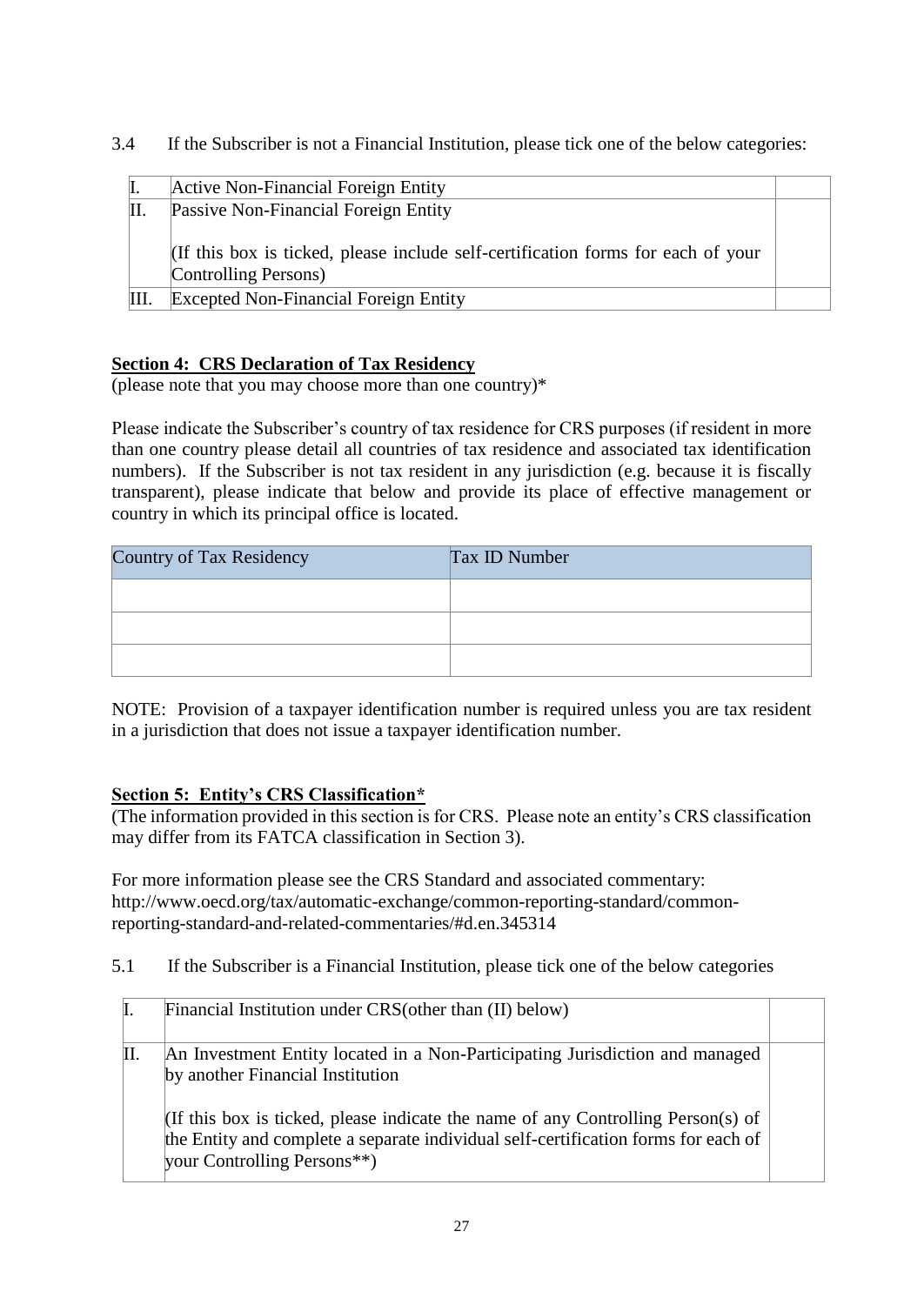5.2 If the Subscriber is a Non-Financial Institution, please tick one of the below categories

| I.   | Active Non-Financial Entity – a corporation the stock of which is regularly<br>traded on an established securities market or a corporation which is a related<br>entity of such a corporation |  |
|------|-----------------------------------------------------------------------------------------------------------------------------------------------------------------------------------------------|--|
| П.   | Active Non-Financial Entity – a Government Entity or Central Bank                                                                                                                             |  |
| III. | $\Delta$ Active Non-Financial Entity – an International Organisation                                                                                                                          |  |
| IV.  | Active Non-Financial Entity – other than $(I)$ - $(III)$ (for example a start-up Non-<br>Financial Entity or a non-profit Non-Financial Entity)                                               |  |
| V.   | Passive Non-Financial Entity                                                                                                                                                                  |  |
|      | (If this box is ticked, please complete a separate Individual Self-Certification<br>Form for each of your Controlling Persons**)                                                              |  |

## **\*\*Controlling Persons:**

NOTE: Please note that each Controlling Person must complete a Separate Individual Self-Certification form. If there are no natural person(s) who exercise control of the Subscriber then the Controlling Person will be the natural person(s) who hold the position of senior managing official of the Subscriber.

For further information on Identification requirements under CRS for Controlling Persons, see the Commentary to Section VIII of the CRS Standard:

http://www.oecd.org/tax/automatic-exchange/common-reporting-standard/commonreporting-standard-and-related-commentaries/#d.en.345314

# **Section 6: Declarations and Undertakings**

I/We declare (as an authorised signatory of the Subscriber) that the information provided in this form is, to the best of my/our knowledge and belief, accurate and complete.

I acknowledge that the information contained in this form and information regarding the Subscriber may be reported to the tax authorities of the country in which this account(s) is/are maintained and exchanged with tax authorities of another country or countries in which the Subscriber may be tax resident where those countries (or tax authorities in those countries) have entered into agreements to exchange financial account information.

I/We undertake to advise the recipient promptly and provide an updated Self-Certification where any change in circumstance occurs which causes any of the information contained in this form to be incorrect.

| Authorised Signature <sup>*</sup> : |                                |  |  |
|-------------------------------------|--------------------------------|--|--|
| <b>Print Name<sup>*</sup>:</b>      |                                |  |  |
|                                     | Date $(dd/\text{mm/yyyy})^*$ : |  |  |
| Capacity*: $\_\_$                   |                                |  |  |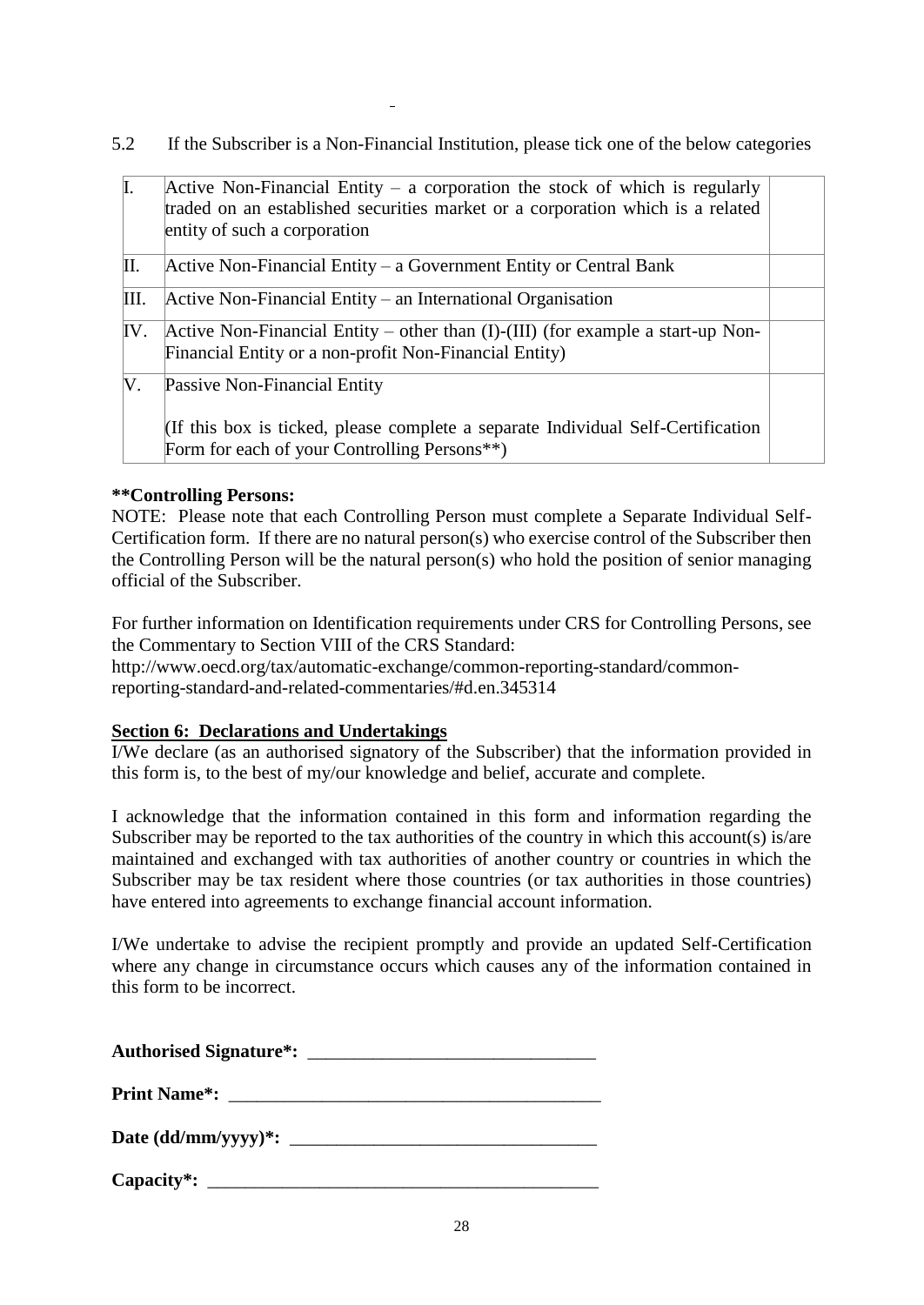# **SCHEDULE 5 DECLARATION OF THE ULTIMATE BENEFICIAL OWNER FOR THE SUBSCRIBER**

In case of an entity subscriber, this form must be signed by each ultimate beneficiary of the entity (i.e. by the person who ultimately owns or has an ownership interest whether legally or beneficially, directly or indirectly). In case of an investor subscribing in a nominee capacity, this form can be signed by the authorized signatory of the nominee subscribing on behalf of its client.

# **POLICY**

The UAE federal regulations require institutions to capture and identify the details of the ultimate individual beneficial owners of an applying corporate entity.

Specific minimum requirements for customer due diligence (CDD) applicable for individuals and corporate entities (including, for example, with respect to corporate entities, the requirement to identify and have details about those who own **\***5% or more of a business).

**\*Note**: Whilst the requirement above applies to members of an establishment's group located outside the UAE in the event that the AML/CFT regulatory arrangements in that location are not at least equivalent to the framework applicable in the UAE, as per the Cabinet Resolution, Article 4 (B) and Cabinet Resolution Article 10), the Administrator, when evaluating the requirement to verify the beneficial ownership threshold, will look at and consider other factors such as size of an individual's legal or beneficial ownership and the extent to which they exercise control over the entity and transaction(s), as well as considering whether their ownership poses any money laundering risks and the overall risk rating of the customer.

In addition, the Administrator will act in conformity with the latest Anti-Money Laundering, Counter-Terrorist Financing and Sanctions Module (AML) Rulebook version AML/VER12/08-16, as amended from time to time, by the FSRA. In identifying the beneficial owner that shall be required to submit documentary evidence, the Administrator shall take into account the aggregate amount which will be invested into the Fund on behalf of the shareholder, in accordance with certain provisions as outlined in the Anti-Money Laundering, Counter-Terrorist Financing and Sanctions Module version AML/VER12/08-16, as amended from time to time.

In cases where the shareholder, irrespective of the percentage shareholding, has been identified as a Politically Exposed Person, as per the latest FSRA Rulebook Glossary Module (GLO), as amended from time to time, full documentary evidence as per the Administrator's most recent AML policy will be requested.

**Registered Legal Name of the Subscriber:**

\_\_\_\_\_\_\_\_\_\_\_\_\_\_\_\_\_\_\_\_\_\_\_\_\_\_\_\_\_\_\_\_\_\_\_\_\_\_\_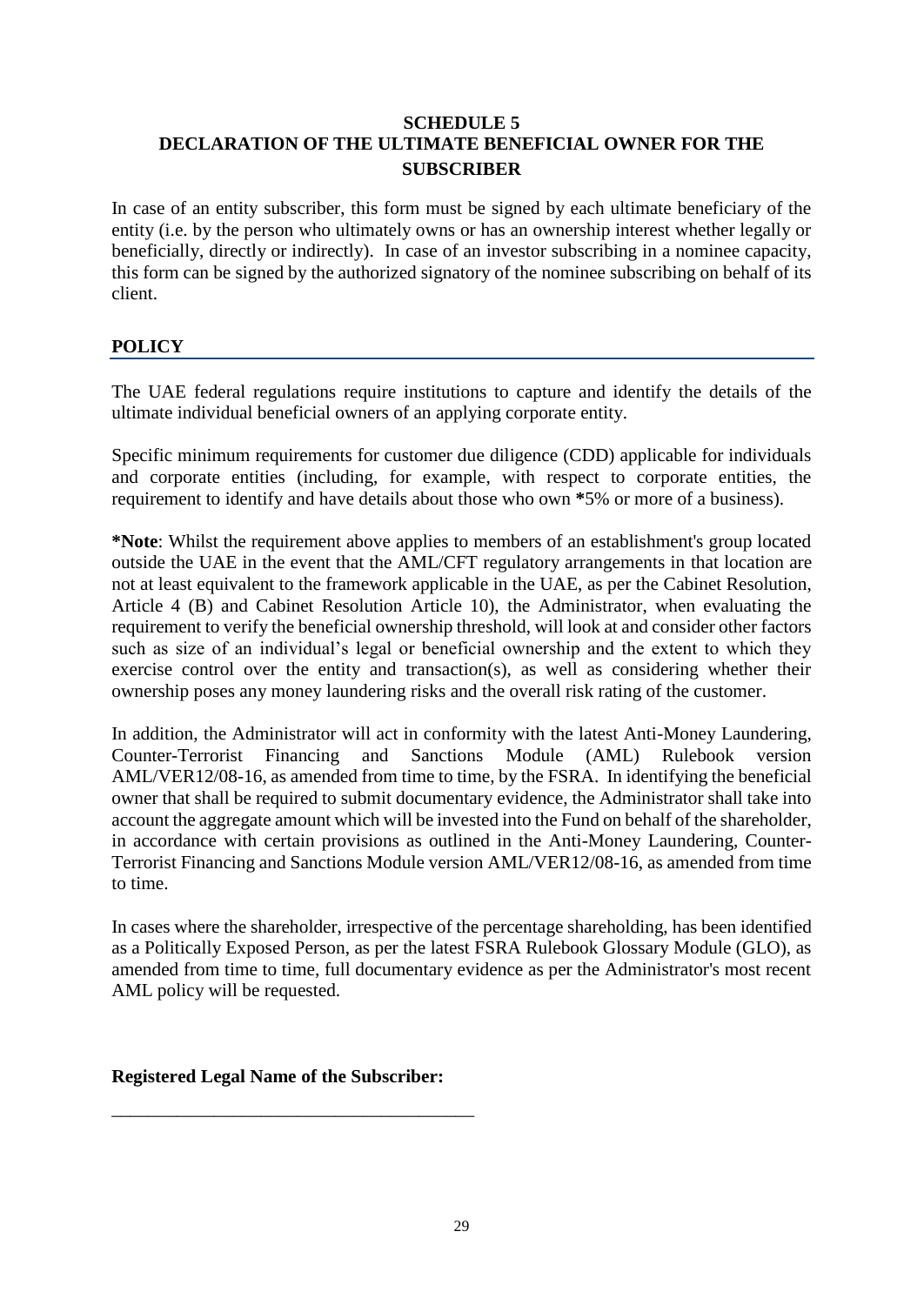# **DETAILS OF ULTIMATE BENEFICIAL OWNERS – CORPORATE ENTITIES**

I/we declare the above Subscriber is ultimately owned by the following entities (include both direct and indirect shareholders):

| <b>Company Name</b> | <b>Country of</b><br>Incorporation | <b>Address of</b><br><b>Registered Office</b> | % of shares in the<br><b>Subscriber</b> |
|---------------------|------------------------------------|-----------------------------------------------|-----------------------------------------|
|                     |                                    |                                               |                                         |
|                     |                                    |                                               |                                         |
|                     |                                    |                                               |                                         |
|                     |                                    |                                               |                                         |
|                     |                                    |                                               |                                         |

# **CATEGORY**

- $\Box$  Our company is a Listed Company listed / Subsidiary or Controlled by a Listed Company *[If this category is selected, no need to provide UBO details]*
- $\square$  Unlisted Company
- $\square$  Partnership Firm / LLP
- $\Box$  Unincorporated association / body of individuals
- $\Box$  Public Charitable Trust
- $\Box$  Private Trust
- $\Box$  Religious Trust
- $\Box$  Trust created by a Will
- Others [please specify] \_\_\_\_\_\_\_\_\_\_\_\_\_\_\_\_\_\_\_\_\_\_\_\_\_\_\_\_\_\_\_\_\_\_\_\_\_\_\_\_\_\_\_\_\_\_\_\_\_\_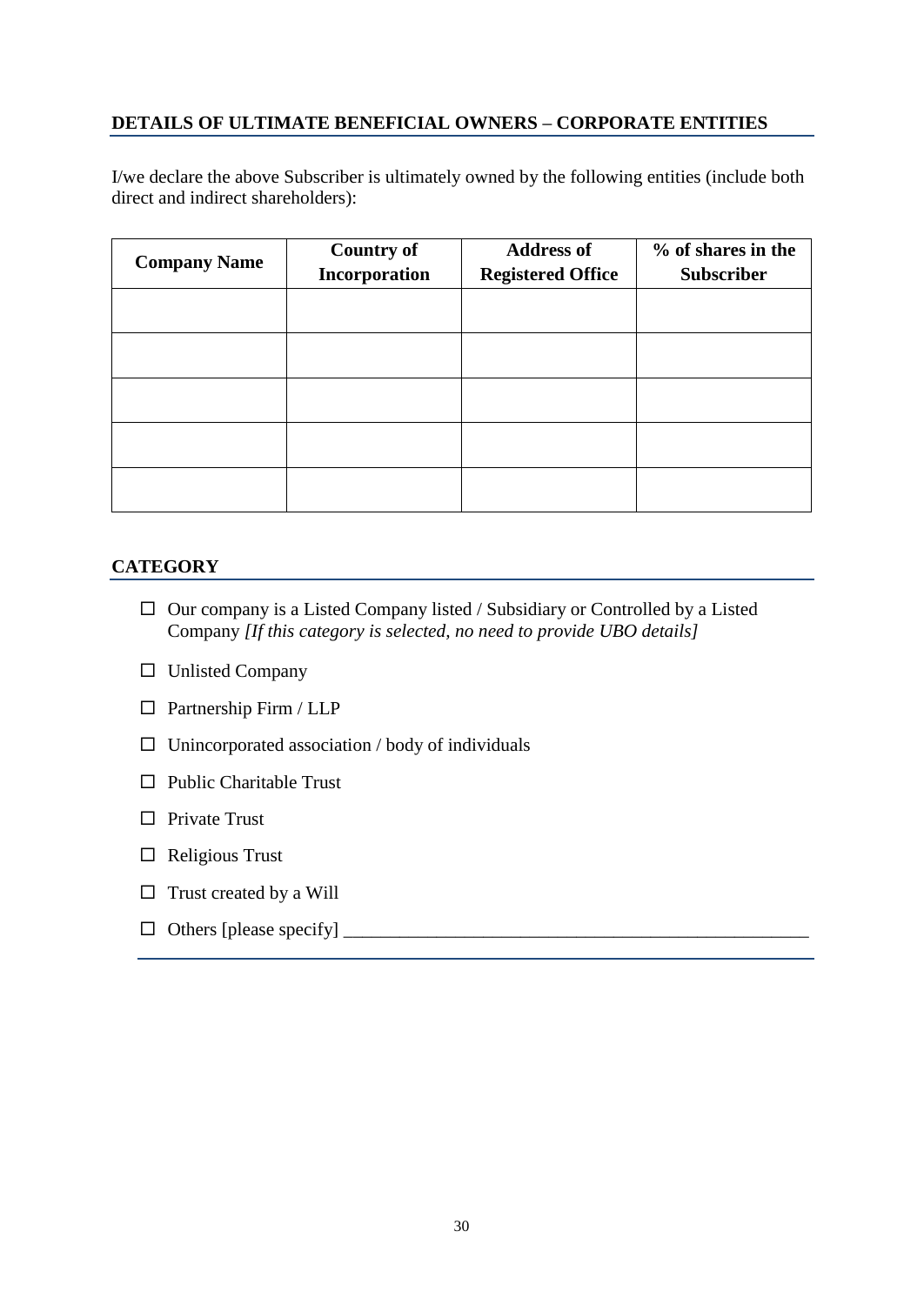# **DETAILS OF ULTIMATE BENEFICIAL OWNERS (UBOS) – INDIVIDUALS**

| <b>Name</b> | <b>Nationality</b> | <b>Passport</b><br><b>Number</b> | <b>Residential</b><br><b>Address</b> | % Shares in<br>the Subscriber |
|-------------|--------------------|----------------------------------|--------------------------------------|-------------------------------|
|             |                    |                                  |                                      |                               |
|             |                    |                                  |                                      |                               |
|             |                    |                                  |                                      |                               |
|             |                    |                                  |                                      |                               |
|             |                    |                                  |                                      |                               |
|             |                    |                                  |                                      |                               |

I/we declare the above Subscriber is ultimately owned by the following individuals:

## **Or**

 $\Box$  I/we hereby declare(s) that today, no single individual shareholder/partner holds 5% or more of the company's or group of companies' equity.

# **REQUIRED SUPPORTING DOCUMENTS (FOR ONSHORE/ OFFSHORE JURISDICTIONS)**

Please be ready to provide, within the agreed timeframe, the supporting documents to confirm the above mentioned information: Share certificates / Register of Members / Memorandum and Articles of Association / Letter confirmation from an auditor, lawyer, bank manager or Government Authority and other documents as per the latest Apex Customer Due Diligence Requirement Pack (which is available upon request).

# **DECLARATION**

I/we hereby declare that the information provided in this form is true and accurate to the best of my/our knowledge and belief, and if such information changes, I/We will promptly notify the Administrator in writing. In case any of the above specified information is found to be false or untrue or misleading or misinterpreting, I/We am/are aware that I/We may be liable for it.

Further, I/We acknowledge that if any information provided by me/us is subsequently found to be untrue, inaccurate or misleading the Administrator will result in the application being rejected.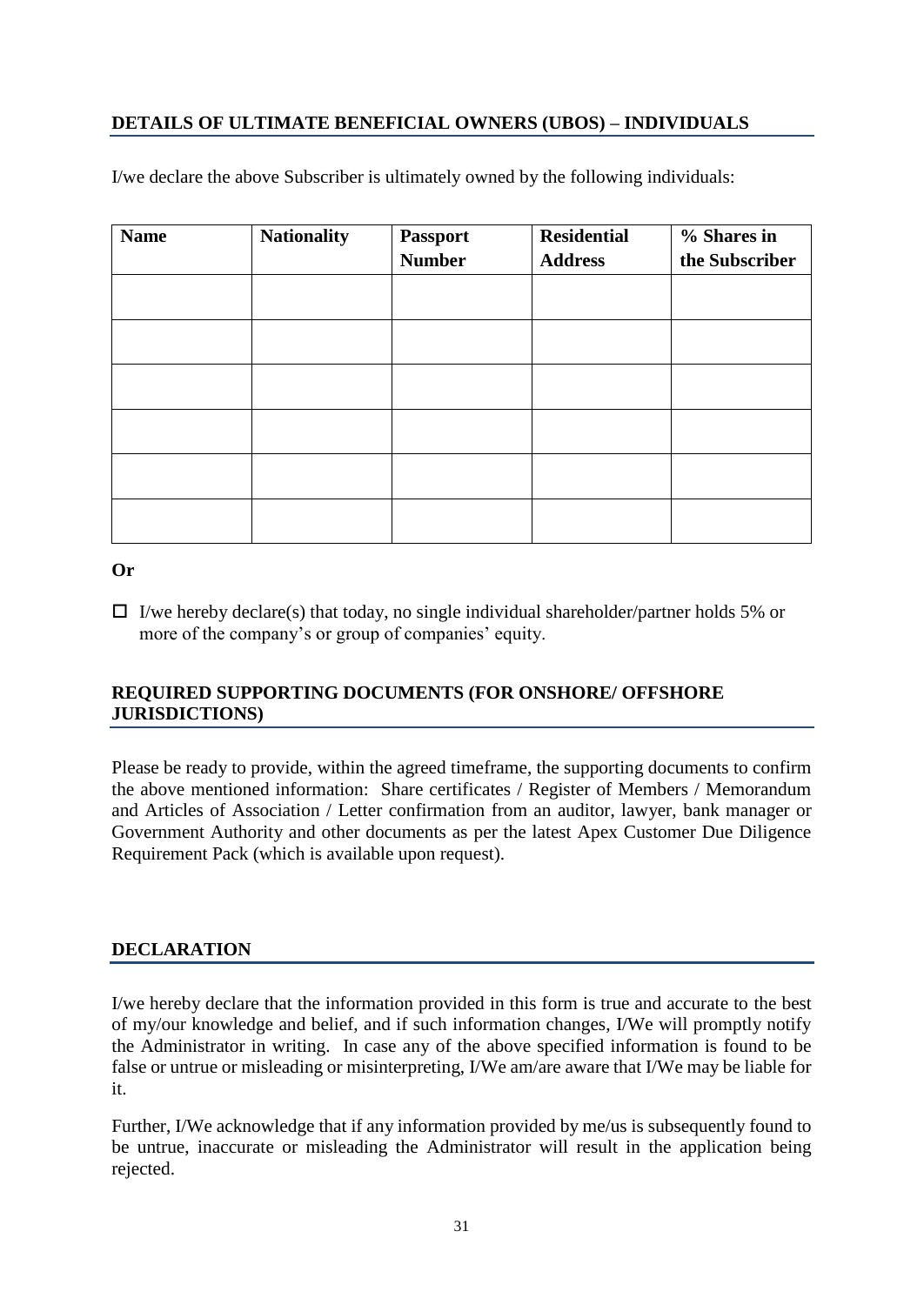I/We hereby authorize the Administrator to make any enquiries from any person or entity, it may deem necessary in connection with this declaration.

Each ultimate beneficial owner of the Subscriber has hereby executed below. If the Subscriber has more than one ultimate beneficial owner, please arrange for signature on a blank page from each ultimate beneficial owner.

# **For Individual Signatories:**

**Name:**

**Signature:** \_\_\_\_\_\_\_\_\_\_\_\_\_\_\_\_\_\_\_\_\_

**Date:**

**For Corporate/Entity Signatories:**

**Company/Entity Name:**

**Authorized Signatory Name:** 

**Authorized Signatory Title:**

**Signature:** \_\_\_\_\_\_\_\_\_\_\_\_\_\_\_\_\_\_\_\_\_

**Date:**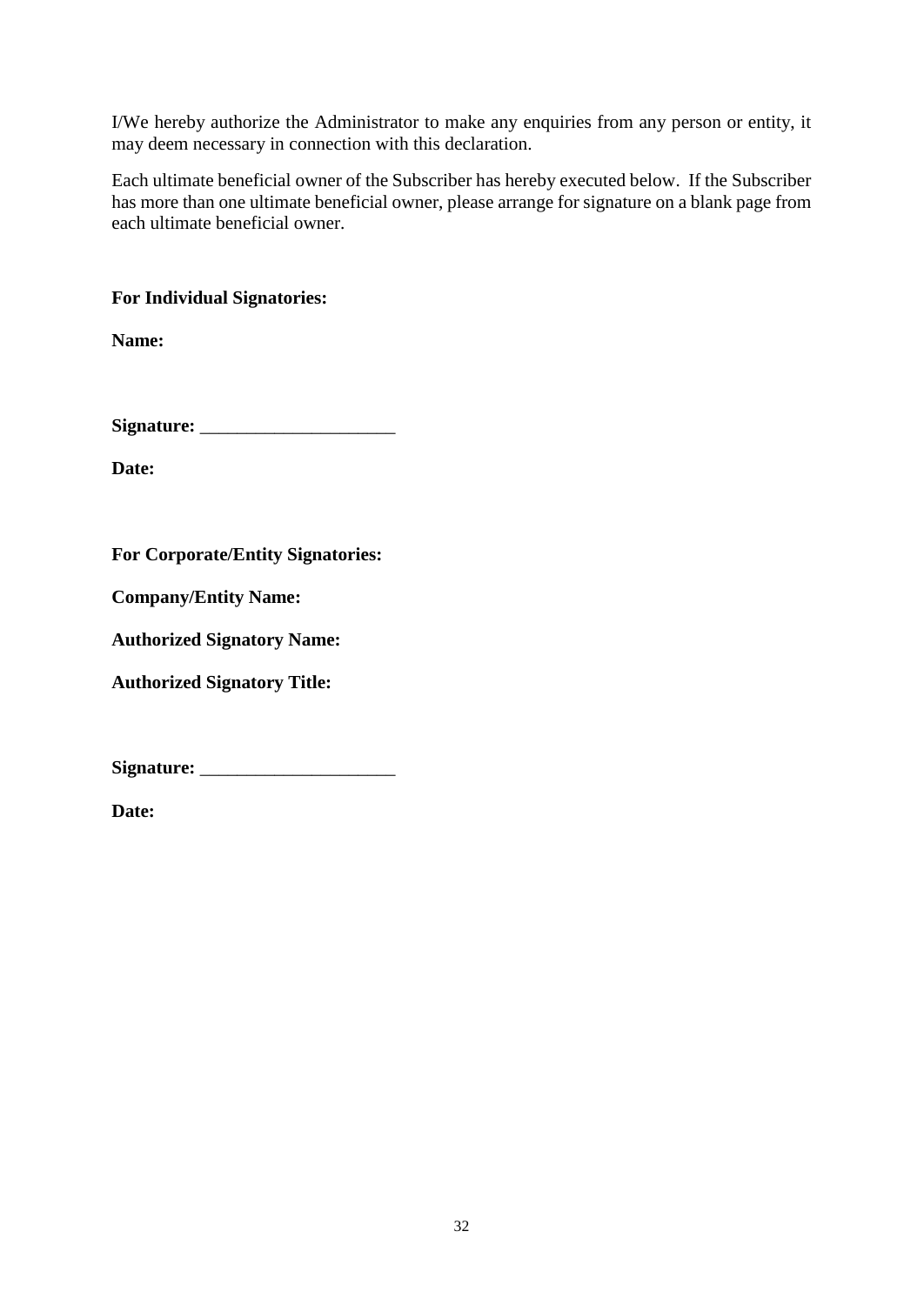# **APPENDIX 1**

# **INVESTOR CUSTOMER DUE DILIGENCE (CDD) REQUIREMENTS**

The level of Customer Due Diligence (CDD) carried out on investors will depend on the risk profile of the investor. Enhanced CDD is carried out on higher risk investors and Politically Exposed Persons only. Below is an indication of the documentation that will be requested.

Please note this document is for indication purposes only. It may be appropriate in some situations to request additional or less documentation.

Certified true copies of an independent Source of Wealth Confirmation will be required if the Administrator is unable to ascertain through online research.

# **REGULATED ENTITIES**

The following information is required for 'Legal Bodies' that are regulated in an equivalent jurisdiction; quoted on a regulated market; public bodies in an equivalent jurisdiction; or registered pension funds within an equivalent jurisdiction:

- Confirmation/Proof of regulation
- Certified true copy of Authorized Signatory List
- Certified copies of the identification documentation of the authorised signatories;
- AML Comfort Letter (where appropriate)

# **INDIVIDUALS**

We need to be provided with two pieces of documentation, one to verify the Subscriber's identity (name and date of birth) and one to verify the Subscriber's address.

All documents will need to be certified as a true copy by an approved certifier. The Certifier should state their full name, signature, date of certification and company stamp where relevant. The Certifier must be a lawyer, accountant, director or manager of a regulated institution, a notary public or other approved person.

Evidence of Identity:

Certified true copy of one of the following:

- Valid Passport
- Current Full Photographic Driving License
- Current national ID Card

Evidence of Address: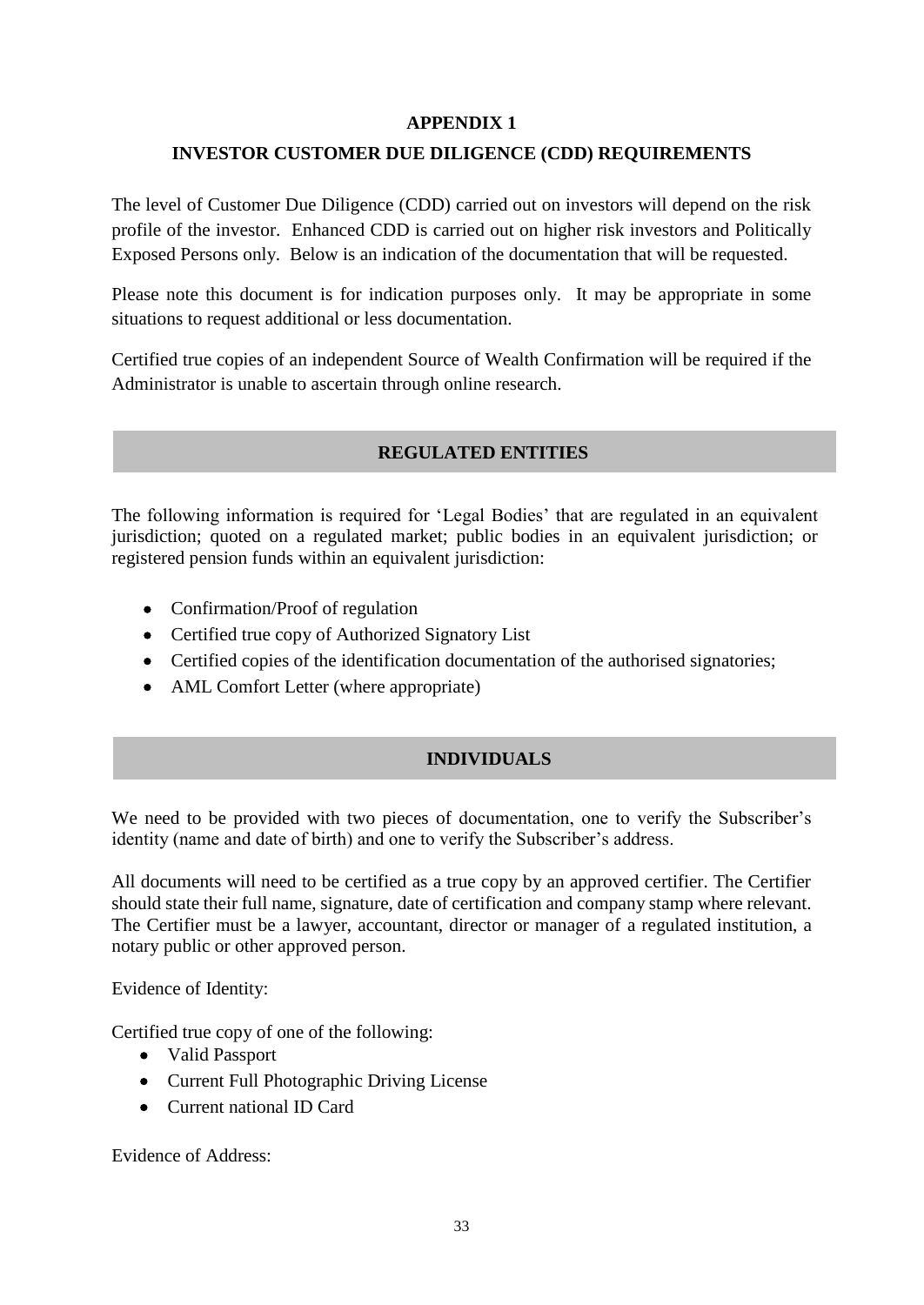Documents must bear the individual's name and full address and be of a recent date, i.e. no greater than 3 months, except in the case of an official document known to be issued only or typically at fixed intervals of more than 6 months, in which case such documents may be accepted during that period, to a maximum of 12 months.

# Standard Due Diligence

As evidence of address we require a certified true copy of one of the following:

- Bank statement
- Utility bill
- Local authority document
- Rental or Leasing Agreement
- Electoral Register
- A letter from an employer or regulated business verifying an address
- Extract from telephone directory

# **COMPANIES**

Due Diligence - unregulated companies

Certified true copies of:

- Certificate of Incorporation/ Local Equivalent
- Memorandum and Articles of Association
- Certificate of Good Standing if available and company is older than 1 year
- Register of Members / Owners / Shareholders and Standard KYC (as outlined in this section for each individual/entity type) on all shareholders
- Register of Directors and Standard Individual KYC on the at least two Directors
- Latest audited financial statements (certification not required)
- Authorised signatory list with specimen signature and Standard KYC (as outlined in this section) for each signatory
- Document listing the individuals and/or entities who exercise control over the management of the company. E.g. an ownership structure chart

Note: Registers must be issued and signed by a company's corporate secretary, officer of registered office or lawyer.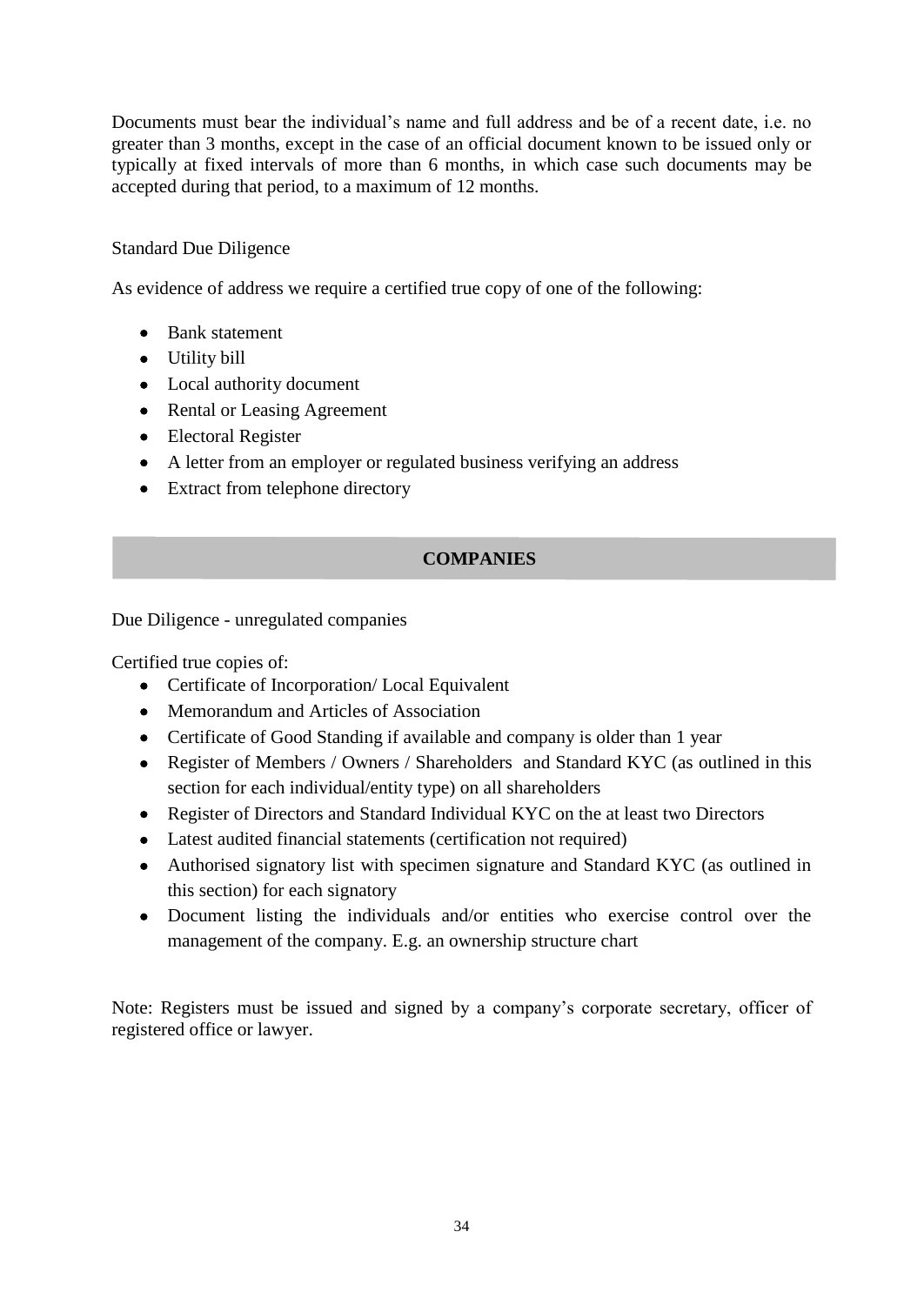# **PARTNERSHIPS**

Certified true copies of:

- Certificate of Partnership/Registration/Equivalent
- Limited Partnership Agreement or partnership deed (LPA)
- List/Details of all Partners (name, residential address, date of birth, occupation & ownership)
- CDD for the GP/Partners and CDD for Beneficial Owners
- Latest audited financial statements (certification not required)
- Authorised signatory list or signing powers listed in the LPA with specimen signature and Standard KYC (as outlined in this section) for each signatory

# **LIMITED LIABILITY COMPANY (LLC)**

Certified true copies of:

- Certificate of Formation
- Limited Liability Company Agreement/Operating Agreement
- Register of Managing Members if not available in LLC Agreement
- CDD for the Managing Members
- Authorised signatory list with specimen signature and Standard KYC (as outlined in this section) for each signatory
- Details of Members who own or are eligible to, share capital, profit, or voting rights (*name, residential address, date of birth, and occupation*). Standard KYC (as outlined in this section for each individual/entity type) on all Members

# **COLLECTIVE INVESTMENT SCHEME (CIS) – INVESTMENT FUND**

Due Diligence, if Fund and Administrator are regulated in an approved jurisdiction

Certified true copies of:

- Proof of regulation
- Prospectus; if not available: Details of Fund/Sponsor and Administrator (certification not required)
- Details of entity carrying out AML checks (if not Administrator)
- Confirmation that entity (carrying out AML checks) is regulated for AML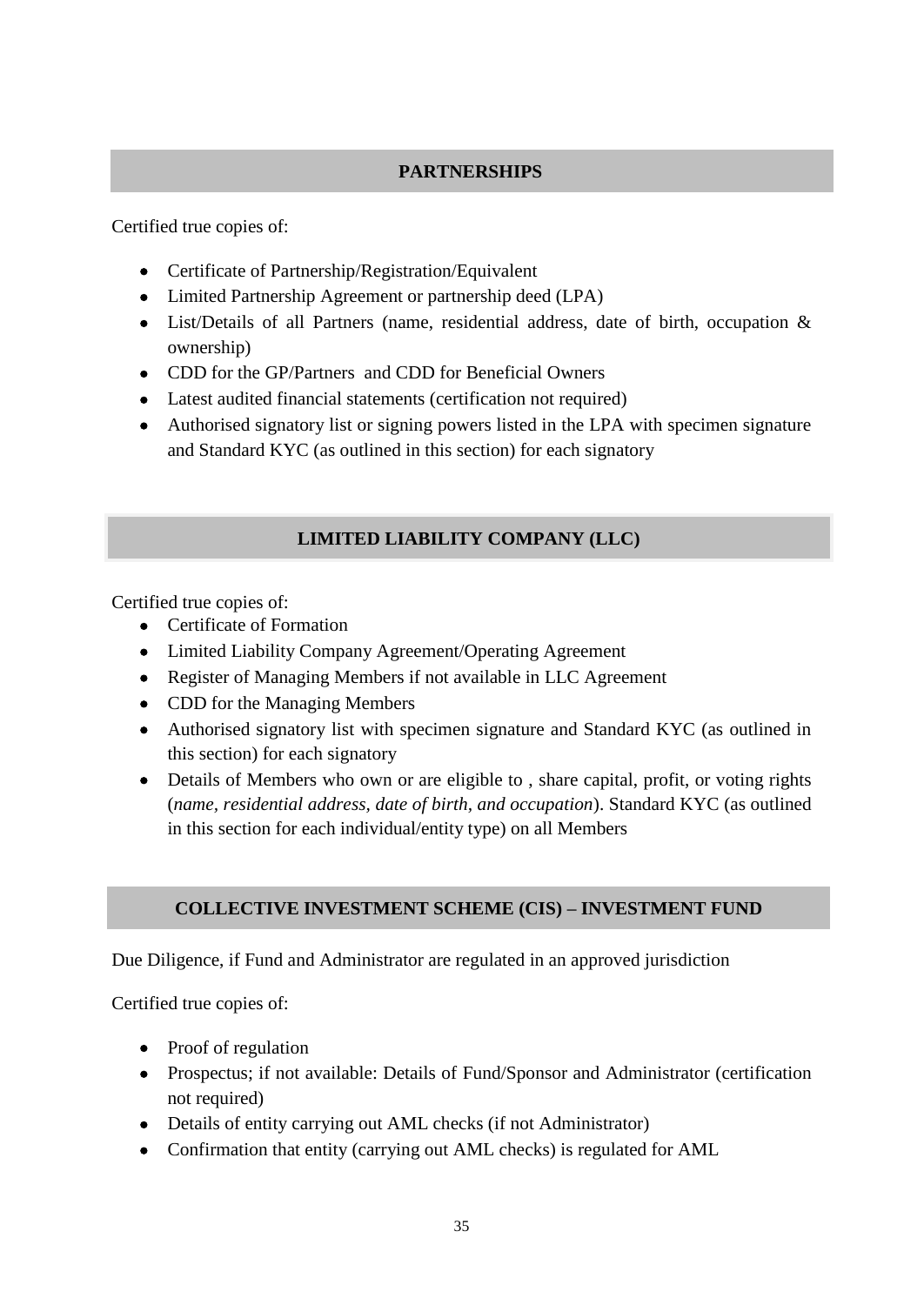- Details of all investors who own more than 5% of the shares/units in the fund (*name, residential address, date of birth, and occupation*)
- AML Comfort Letter
- Authorised signatory list with specimen signature and Standard KYC (as outlined in this section) for each signatory

If Fund is an unregulated CIS

Copies of:

- Certificate of Incorporation or Extract from Companies Register website
- Register of Directors
- Prospectus; if not available: Details of Fund/Sponsor and Administrator
- Details of all Subscribers who hold  $\geq$  5% of the CIS; Not required if Administrator is regulated in an approved or local equivalent jurisdiction
- Details of entity carrying out AML checks (if not Administrator)
- Confirmation that entity (carrying out AML checks) is regulated for AML. If the entity is not regulated further due diligence will be required.

Certified true copies/originals of:

- Authorized Signatory List of Administrator
- AML Comfort Letter

Enhanced Due Diligence (In the case of high risk investors and Politically Exposed Persons)

Certified true copies of:

- All the above documents where appropriate.
- CDD for Subscribers  $\geq 5\%$

# **TRUST**

In addition to the identification documentation listed under companies

Certified true copies of:

- Trust Deed or equivalent legal form of foundation document
- Details of all Trustees and Protector/Settlor/Controller/ Donor/Grantor
- CDD for Trustee/Settlor/Beneficiaries (if applicable)
- Authorised signatory list with specimen signature and Standard KYC (as outlined in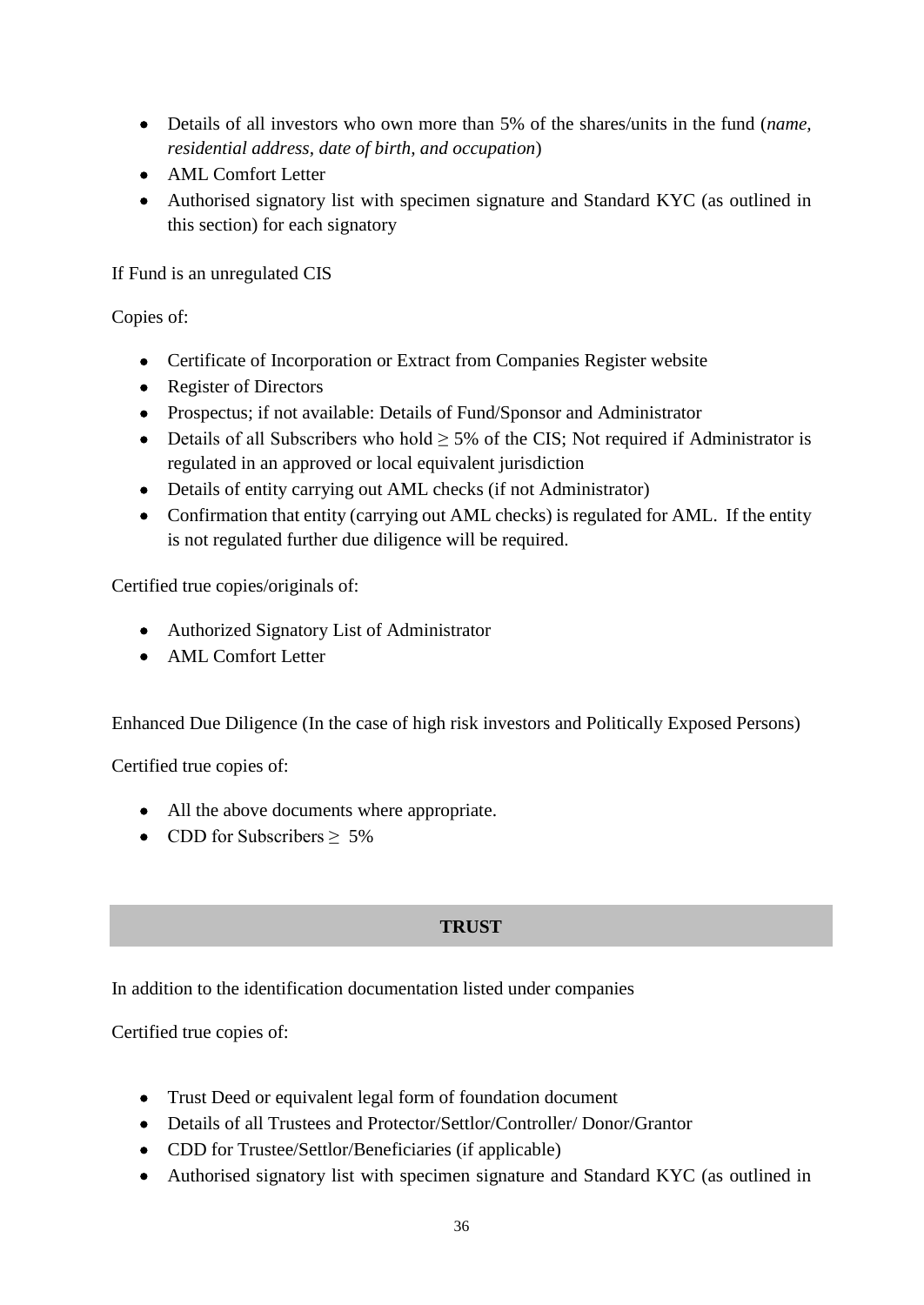this section) for each signatory

- Latest Audited Financial Statements (certification required)
- Documentary evidence of the appointment of the current trustees

# **PENSIONS**

- Certified true copy of Proof/Letter of Registration (e.g. issued by Pensions Board or tax auth.)
- Certified true copy of the CDD of Controllers
- Certified true copy of authorised signatory list with specimen signature and Standard KYC (as outlined in this section) for each signatory
- Copy of the rules of the scheme confirming (1) that contributions are made by the employer or by way of deduction from employee's wages and (2) that the rules of the scheme do not permit the member's interest to be re-assigned.

*Where proof of Registration is not available -* Certified true copy of:

- Trust Deed/ Constitutional/Formation
- Names of the Trustees/Directors/Governors or equivalent;
- Identification of the scheme's administrator who is responsible for conducting the relevant AML checks on investors (additional documentation may be required in respect of the scheme administrator once they have been identified)
- An original or certified copy of the appropriate authorised mandate for the directors to instruct the Administrator to open/operate the account; and
- Certified copy or original Authorised Signatory List.
- Copy of Details of Controllers

# **CHARITABLE INSTITUTIONS AND SOCIETIES**

Certified true copies of:

- Proof of registration of a relevant Charities Register. **L**icense or permit by a regulatory authority, regulator or government entity in its home country.
- Constitutional/Formation Documents.
- Details of Controllers / Beneficiaries etc.
- CDD for two Controllers, one to be authorized signatory
- Authorised signatory list with specimen signature and Standard KYC (as outlined in this section) for each signatory
- Latest audited financial statements (certification required)